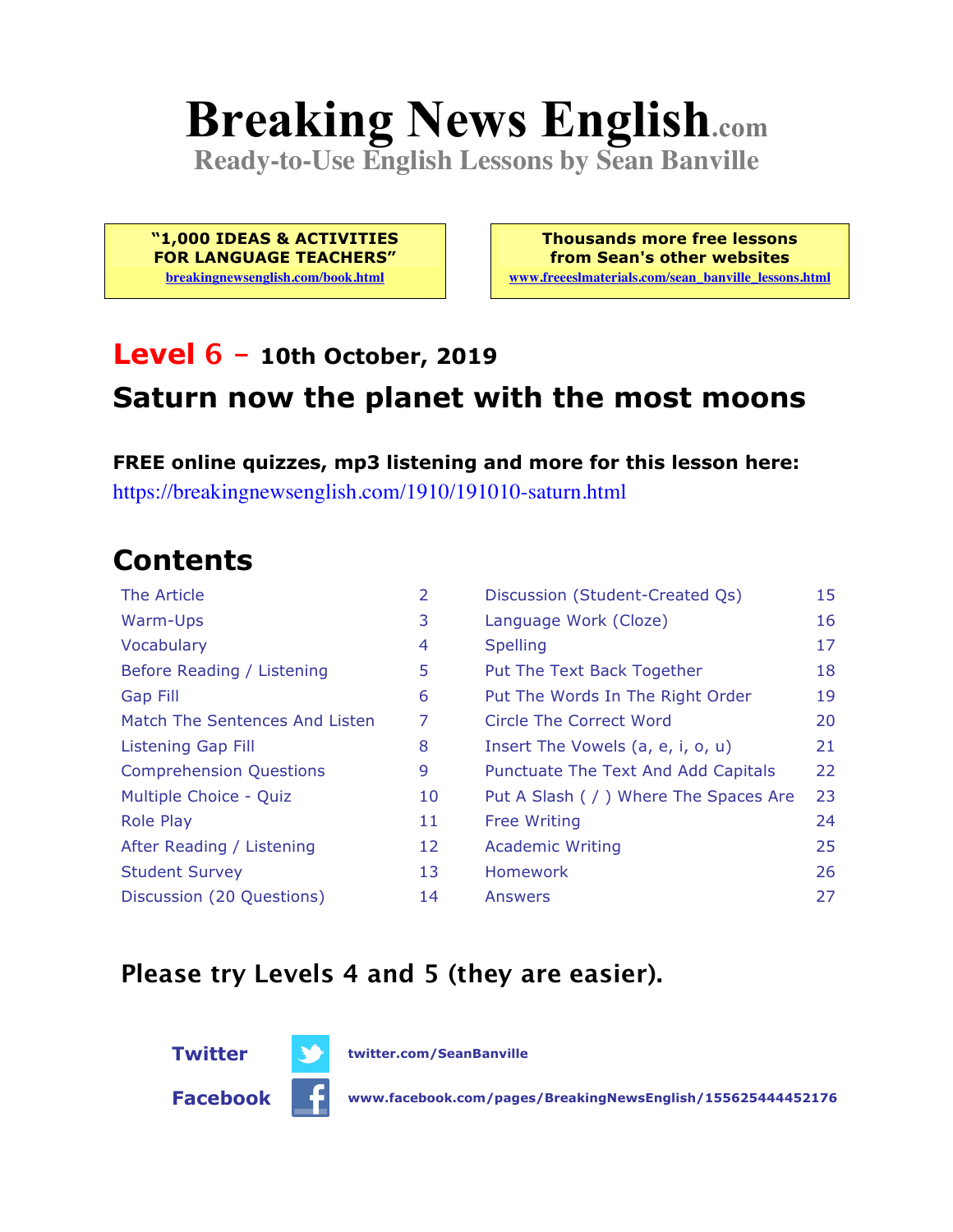## **THE ARTICLE**

From https://breakingnewsenglish.com/1910/191010-saturn.html

Astronomers have promoted Saturn as the planet with the most moons. Saturn has overtaken the solar system's largest planet Jupiter as the "king of the moons". The astronomers recently discovered 20 new moons orbiting Saturn, which brings the planet's total number to 82. This edges out Jupiter, with 79 celestial bodies, into second place. Each of the newly-discovered moons is at least 5km in diameter. Seventeen of them orbit Saturn backwards and take more than three years to complete one orbit of Saturn. The astronomers found the moons using the powerful Subaru telescope, located on Hawaii. The research team will now look for moons that are around a kilometer in diameter.

Lead astronomer Dr Scott Sheppard commented on the perceived origins of the new moons. He said: "We don't think they formed with the planet. We think they were captured by the planet in the past." He posited that Saturn sucked in a swirling mixture of gas and dust to form the moons. Dr Shepperd added: "We think these moons interacted with that gas and dust. These were comets or asteroids that happened to be passing by....They were captured into orbits around the planet rather than falling into the planet. We think these are the last remnants of what formed Saturn." The moons will be named in a competition after giants from Gallic, Inuit and Norse mythology.

Sources: https://www.**bbc.com**/news/science-environment-49962134 https://www.**space.com**/saturn-20-newfound-moons-naming-contest.html https://www.**usatoday.com**/story/news/nation/2019/10/07/saturn-moons-20-new-moons-planetnow-has-more-moons-than-jupiter/3902220002/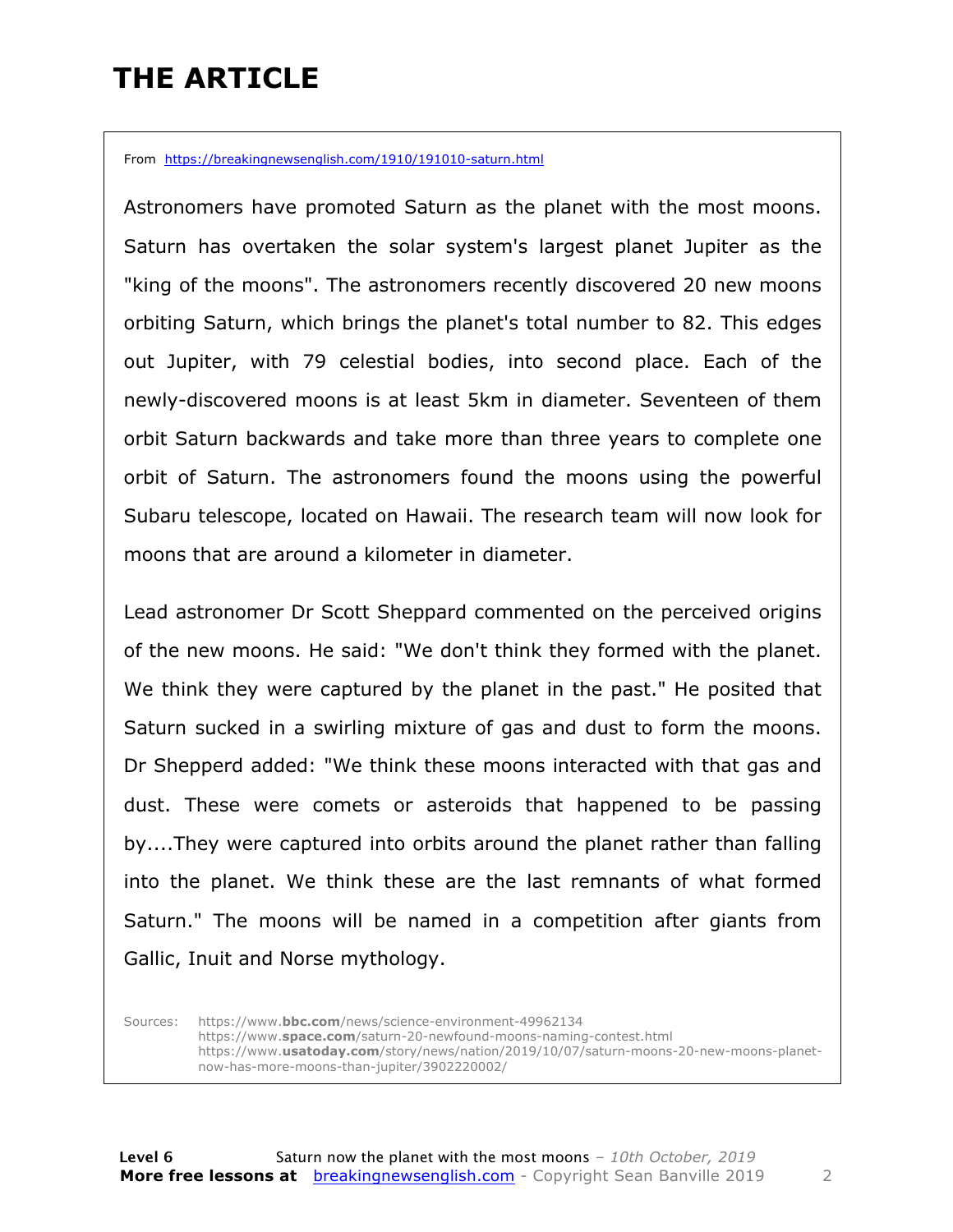#### **WARM-UPS**

**1. SATURN:** Students walk around the class and talk to other students about Saturn. Change partners often and share your findings.

**2. CHAT:** In pairs / groups, talk about these topics or words from the article. What will the article say about them? What can you say about these words and your life?

astronomer / planet / moon / Saturn / Jupiter / diameter / celestial body / telescope / origins / the past / mixture / gas / dust / asteroids / remnants / giants / mythology

Have a chat about the topics you liked. Change topics and partners frequently.

**3. EARTH:** Students A **strongly** believe we should spend money of saving Earth, not researching space; Students B **strongly** believe the opposite. Change partners again and talk about your conversations.

**4. SPACE:** How important is it to explore these things? Why? Complete this table with your partner(s). Change partners often and share what you wrote.

|                | <b>Importance</b> | Why? |
|----------------|-------------------|------|
| The moon       |                   |      |
| The Sun        |                   |      |
| Mars           |                   |      |
| Asteroids      |                   |      |
| The Milky Way  |                   |      |
| Other galaxies |                   |      |

**5. KING:** Spend one minute writing down all of the different words you associate with the word "king". Share your words with your partner(s) and talk about them. Together, put the words into different categories.

**6. CELESTIAL THINGS:** Rank these with your partner. Put the most interesting celestial things at the top. Change partners often and share your rankings.

- planet
- comet
- asteroid
- moon
- sun
- space dust

• star

• black holes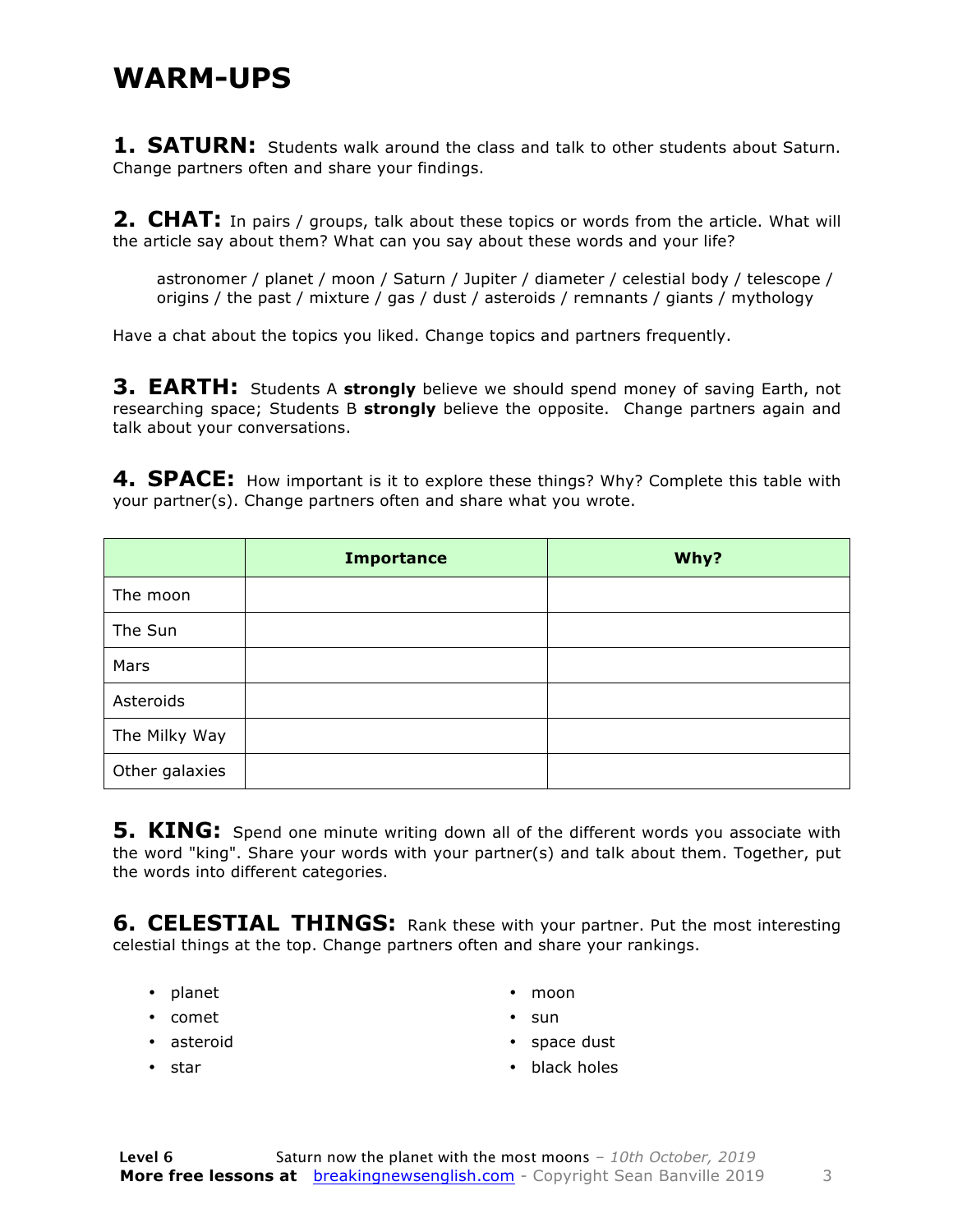### **VOCABULARY MATCHING**

#### **Paragraph 1**

| 1.  | astronomer     | a. | Advance or raise someone to a<br>higher<br>position or rank.                                        |
|-----|----------------|----|-----------------------------------------------------------------------------------------------------|
| 2.  | promoted       | b. | One lap of a satellite, spacecraft, moon or<br>other space object around a star, planet or<br>moon. |
| 3.  | solar system   | c. | Someone who is an expert on planets, stars,<br>space and the universe.                              |
| 4.  | orbit          | d. | A straight line passing from side to side<br>through the center of a circle.                        |
| 5.  | celestial body | e. | Planets, asteroids, comets, etc. in space.                                                          |
| 6.  | diameter       | f. | An instrument with lenses designed to make<br>distant objects appear nearer.                        |
| 7.  | telescope      | g. | The collection of eight planets and their<br>moons in orbit around our sun.                         |
|     |                |    |                                                                                                     |
|     | Paragraph 2    |    |                                                                                                     |
| 8.  | perceived      | h. | A set of traditional stories or beliefs about a<br>particular person.                               |
| 9.  | origins        | i. | Put forward as a basis of an argument.                                                              |
| 10. | captured       | j. | Moving in a twisting or spiraling pattern.                                                          |
| 11. | posited        | k. | Interpreted or looked on someone<br>or<br>something in a particular way.                            |
| 12. | swirling       | I. | The beginnings of something.                                                                        |
| 13. | remnants       | m. | A small remaining quantity of something.                                                            |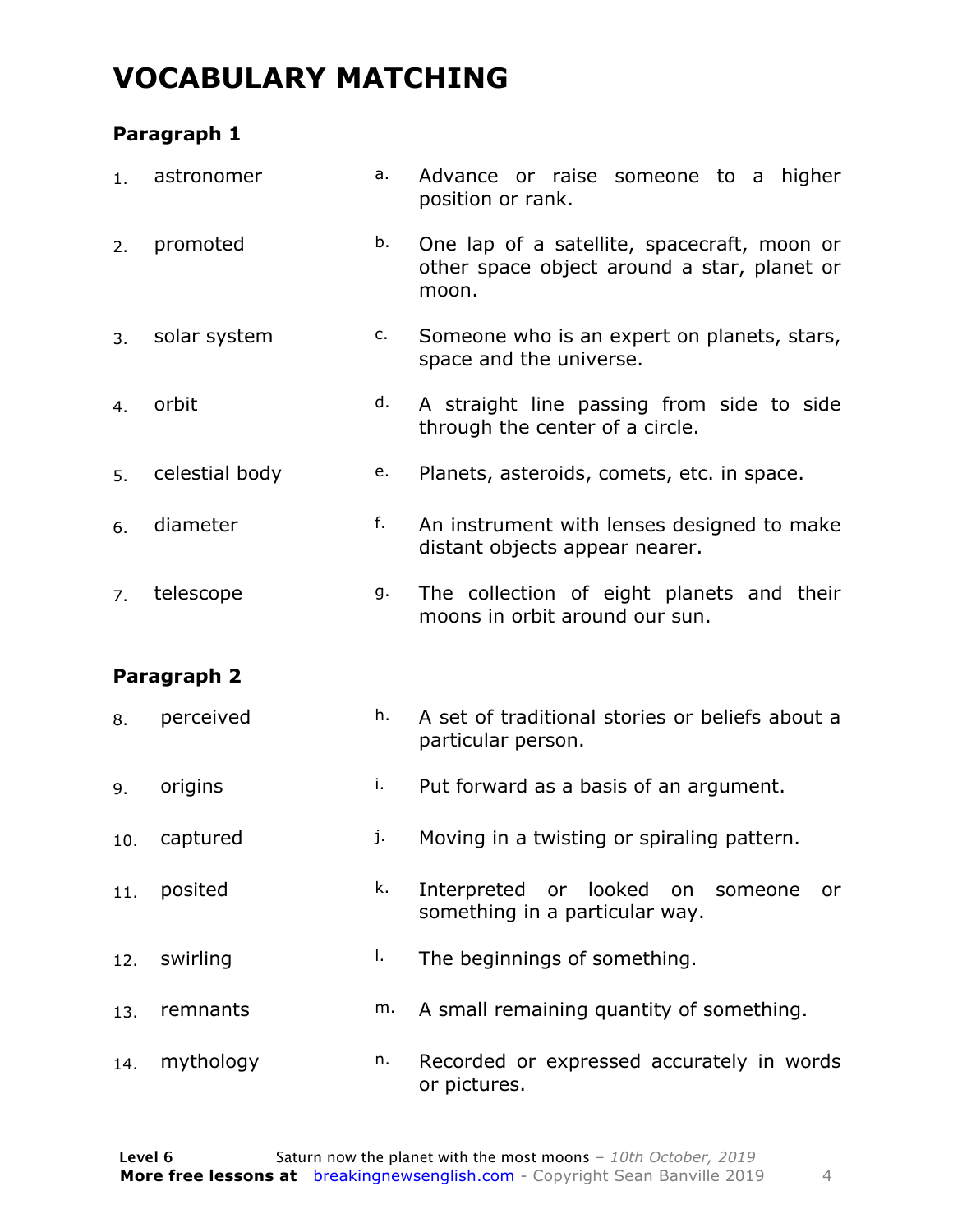# **BEFORE READING / LISTENING**

From https://breakingnewsenglish.com/1910/191010-saturn.html

#### **1. TRUE / FALSE:** Read the headline. Guess if a-h below are true (T) or false (F).

- a. Astronomers promoted Saturn to being the planet with the most moons. **T / F**
- b. The article called Saturn "the king of moons". **T / F**
- c. Saturn now has a total of 79 moons. **T / F**
- d. The astronomers used a Subaru telescope on a volcano in Japan. **T / F**
- e. An astronomer said the moons were created as Saturn was created. **T / F**
- f. Saturn may have sucked in the moons from a mix of gas and dust. **T / F**
- g. An astronomer said the moons are the first remnants of Saturn. **T / F**
- h. The new planets will be named after giants from Hawaiian mythology. **T / F**

#### **2. SYNONYM MATCH:**

Match the following synonyms. The words in **bold** are from the news article.

- **1. promoted**
- **2. overtaken**
- **3. discovered**
- **4. orbit**
- **5. located**
- **6. lead**
- **7. origins**
- **8. posited**
- **9. remnants**
- **10. competition**
- a. beginnings
- b. situated
- c. leftovers
- d. eclipsed
- e. go around
- f. hypothesize
- g. elevated
- h. contest
- i. head
- j. located

#### **3. PHRASE MATCH:** (Sometimes more than one choice is possible.)

- 1. the solar system's
- 2. 20 new moons
- 3. This edges
- 4. Each of the newly-
- 5. three years to complete one
- 6. the perceived origins of
- 7. Saturn sucked in a swirling mixture
- 8. comets or asteroids that happened
- 9. the last remnants of what
- 10. giants from Gallic, Inuit and Norse
- a. of gas and dust
- b. discovered moons
- c. mythology
- d. out Jupiter
- e. largest planet
- f. formed Saturn
- g. orbiting Saturn
- h. orbit of Saturn
- i. the new moons
- j. to be passing by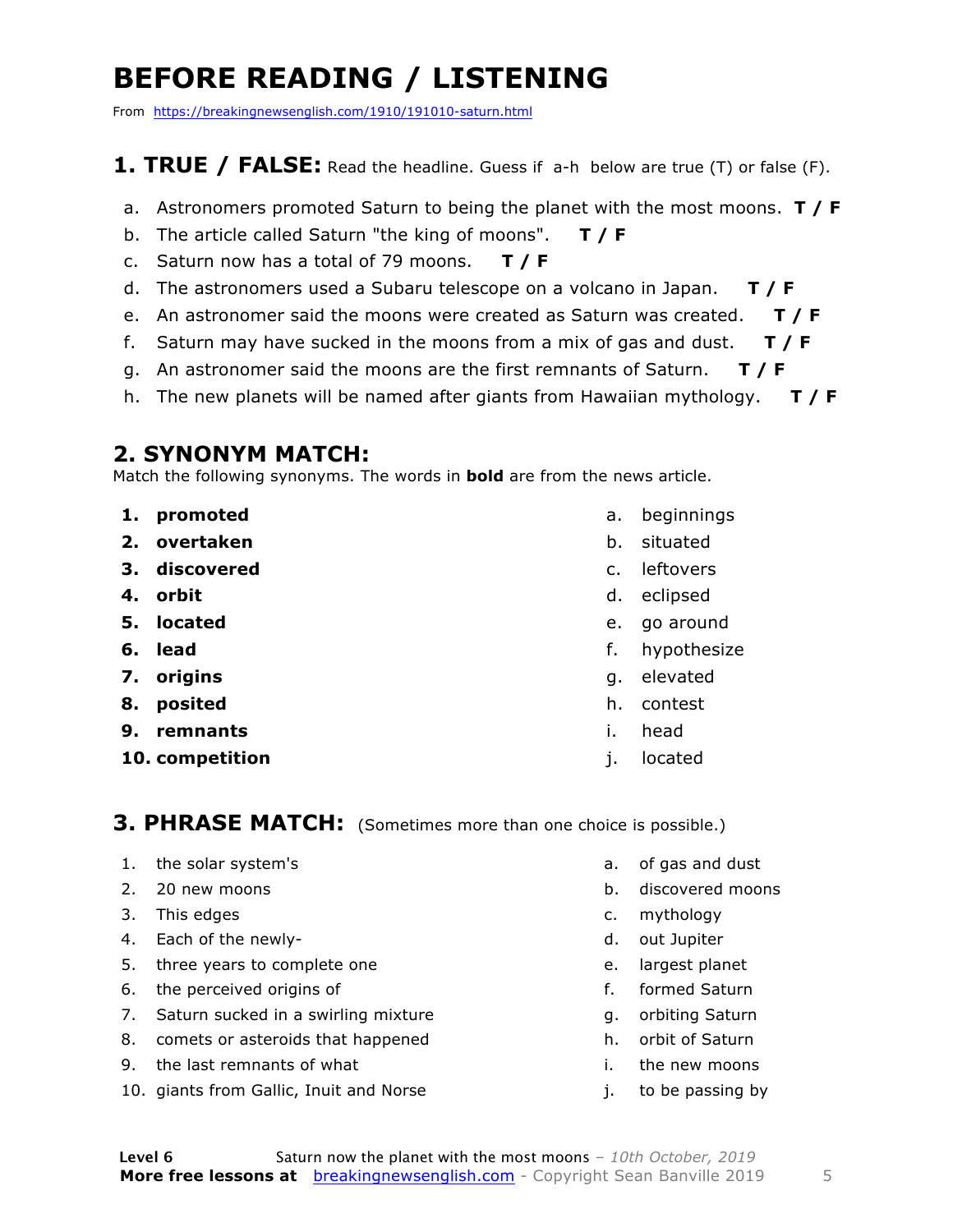# **GAP FILL**

From https://breakingnewsenglish.com/1910/191010-saturn.html

Astronomers have (1) \_\_\_\_\_\_\_\_\_\_\_\_ Saturn as the planet with the most moons. Saturn has (2) \_\_\_\_\_\_\_\_\_\_\_\_ the solar system's largest planet Jupiter as the "king of the moons". The astronomers recently discovered 20 new moons (3) \_\_\_\_\_\_\_\_\_\_\_\_\_\_ Saturn, which brings the planet's total number to 82. This (4)  $\frac{1}{2}$  out Jupiter, with 79 celestial (5)  $\frac{1}{2}$ into second place. Each of the newly-discovered moons is at least 5km in (6) \_\_\_\_\_\_\_\_\_\_\_\_\_. Seventeen of them orbit Saturn backwards and take more than three years to (7) one orbit of Saturn. The astronomers found the moons using the powerful Subaru (8) \_\_\_\_\_\_\_\_\_\_\_\_, located on Hawaii. The research team will now look for moons that are around a kilometer in diameter. *overtaken bodies complete orbiting telescope promoted edges diameter*

Lead astronomer Dr Scott Sheppard commented on the (9) \_\_\_\_\_\_\_\_\_\_\_\_ origins of the new moons. He said: "We don't think they formed with the planet. We think they were (10) \_\_\_\_\_\_\_\_\_\_\_\_ by the planet in the past." He posited that Saturn sucked in a swirling (11) \_\_\_\_\_\_\_\_\_\_\_\_\_\_\_ of gas and dust to form the moons. Dr Shepperd added: "We think these moons (12) \_\_\_\_\_\_\_\_\_\_\_\_ with that gas and dust. These were comets or (13) \_\_\_\_\_\_\_\_\_\_\_\_ that happened to be passing by....They were captured into orbits around the (14) \_\_\_\_\_\_\_\_\_\_\_\_\_ rather than falling into the planet. We think these are the last (15) \_\_\_\_\_\_\_\_\_\_\_\_ of what formed Saturn." The moons will be named in a competition after giants from Gallic, Inuit and Norse  $(16)$ *mixture interacted asteroids remnants perceived mythology captured planet*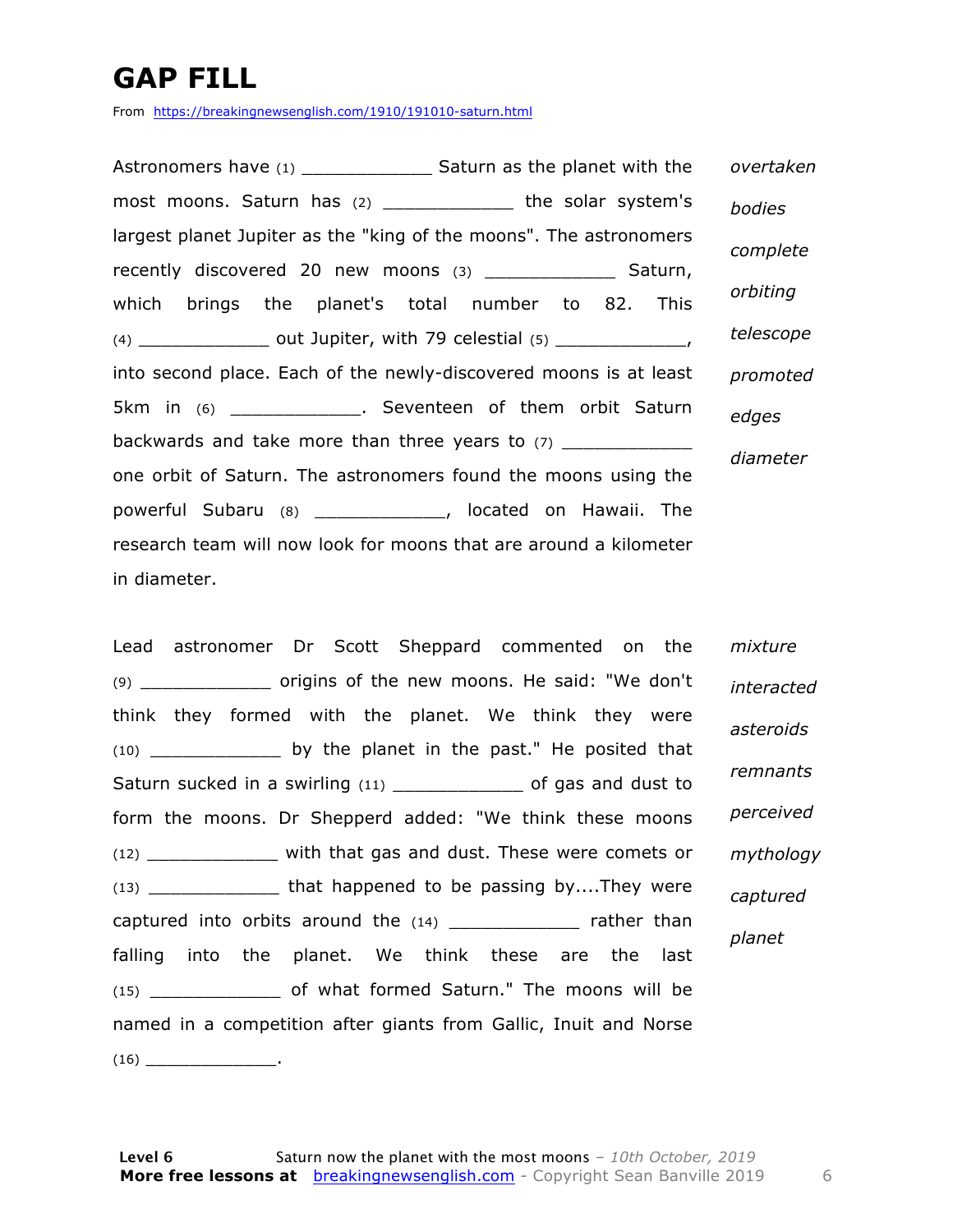#### **LISTENING – Guess the answers. Listen to check.**

From https://breakingnewsenglish.com/1910/191010-saturn.html

| 1) Astronomers have promoted Saturn as the planet with ______                      |
|------------------------------------------------------------------------------------|
| a. the must moons                                                                  |
| b. the mast moons                                                                  |
| c. the mist moons                                                                  |
| d. the most moons                                                                  |
| 2) Saturn has overtaken the solar system's largest planet Jupiter as the "______"  |
| a. kings of the moons                                                              |
| b. king of the moons                                                               |
| c. kingly of the moons                                                             |
| d. kin of the moons                                                                |
| 3) The astronomers recently discovered 20 new moons ______                         |
| a. orbit in Saturn                                                                 |
| b. orbiting Saturn                                                                 |
| c. orbited Saturn                                                                  |
| d. orb it in Saturn                                                                |
| 4) Each of the newly-discovered moons is at least                                  |
| a. 5km in diameter                                                                 |
| b. 5km on diameter                                                                 |
| c. 5km an diameter                                                                 |
| d. 5km by diameter                                                                 |
| 5) The astronomers found the moons using the powerful Subaru telescope, _______    |
| a. locates on Hawaii                                                               |
| b. located on Hawaii                                                               |
| c. locating on Hawaii                                                              |
| d. location on Hawaii                                                              |
| 6) Lead astronomer Dr Scott Sheppard commented on the _______                      |
| a. perceived origins                                                               |
| b. perceive origins                                                                |
| c. received origins                                                                |
| d. receives origins                                                                |
| 7) We don't think they formed with the planet. We think they were ______ planet    |
| a. raptured by the                                                                 |
| b. punctured by the                                                                |
| c. lectured by the                                                                 |
| d. captured by the                                                                 |
| 8) He posited that Saturn sucked in a _______                                      |
| a. swilling mixture                                                                |
| b. twirling mixture                                                                |
| c. swinging mixture                                                                |
| d. swirling mixture                                                                |
| 9) These were comets or asteroids that happened to _______                         |
| a. be passing on                                                                   |
| b. be passing by                                                                   |
| c. be passing up                                                                   |
| d. be passing down                                                                 |
| 10) The moons will be named in a competition after giants from Gallic, Inuit and _ |
| a. Swede mythology                                                                 |
| b. south mythology                                                                 |

- c. north mythology
- d. Norse mythology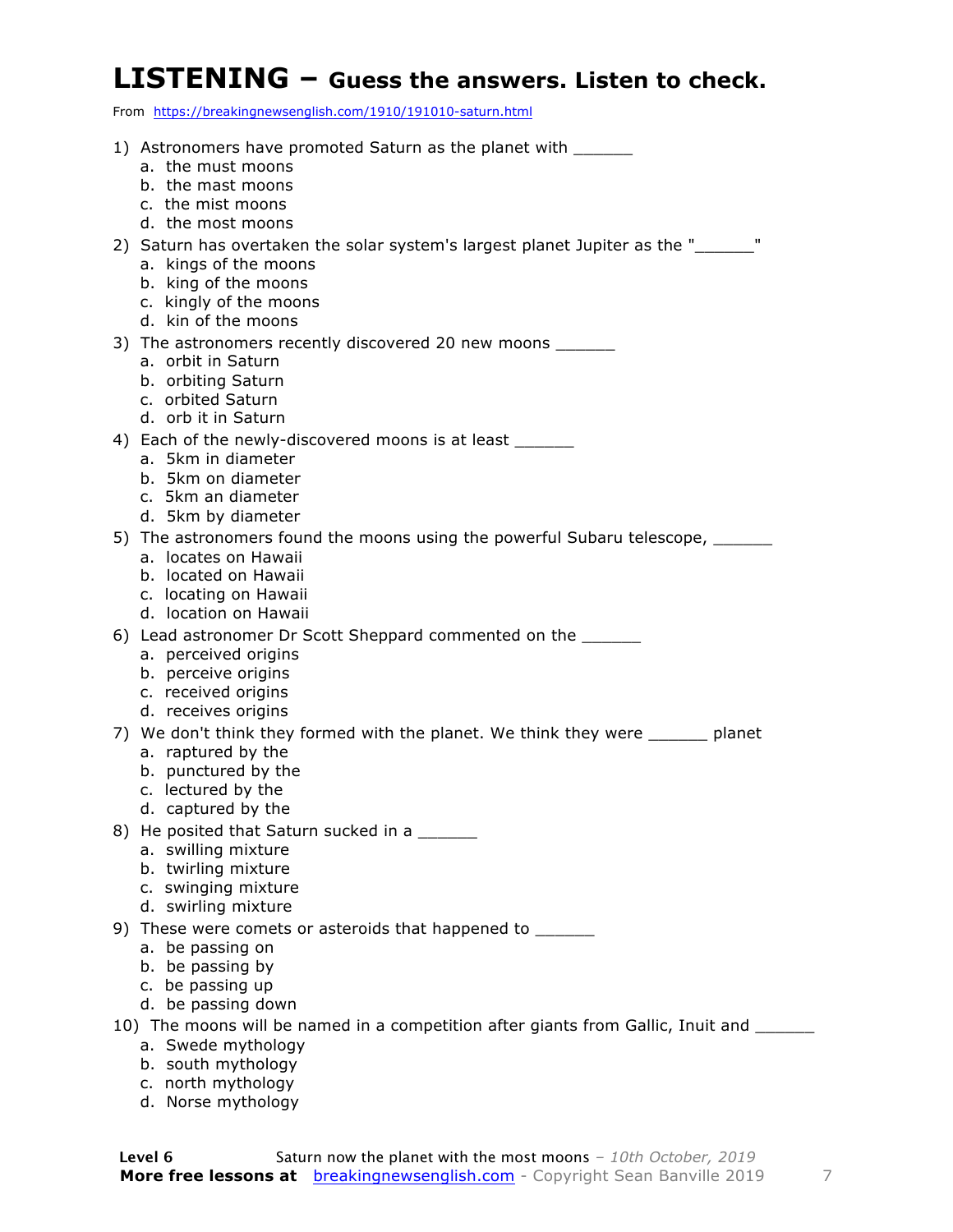### **LISTENING – Listen and fill in the gaps**

From https://breakingnewsenglish.com/1910/191010-saturn.html

Astronomers (1) \_\_\_\_\_\_\_\_\_\_\_\_\_\_\_\_\_\_\_ as the planet with the most moons. Saturn has overtaken the solar system's largest planet Jupiter as the "king of the moons". The astronomers (2) example a stronomers (2) the moons orbiting Saturn, which brings the planet's (3)  $\qquad \qquad$  82. This edges out Jupiter, with (4) \_\_\_\_\_\_\_\_\_\_\_\_\_\_\_\_\_\_\_\_\_, into second place. Each of the newly-discovered moons is at least 5km in diameter. Seventeen of them orbit Saturn backwards and take more than three years to complete (5) Saturn. The astronomers found the moons using the powerful Subaru telescope, located on Hawaii. The research team will now look for moons that are around a  $(6)$  \_\_\_\_\_\_\_\_\_\_\_\_\_\_\_\_\_\_\_\_\_\_\_.

Lead astronomer Dr Scott Sheppard commented (7) \_\_\_\_\_\_\_\_\_\_\_\_\_\_\_\_\_\_\_\_\_\_\_\_\_\_\_\_\_\_\_\_ origins of the new moons. He said: "We don't think they formed with the planet. We think they (8) planet in the past." He posited that Saturn sucked in a (9) \_\_\_\_\_\_\_\_\_\_\_\_\_\_\_\_\_\_\_\_\_\_\_\_\_ gas and dust to form the moons. Dr Shepperd added: "We think these moons interacted with that gas and dust. These were (10) \_\_\_\_\_\_\_\_\_\_\_\_\_\_\_\_\_\_\_\_\_\_\_\_\_\_\_ that happened to be passing by....They were captured into orbits around the planet rather than falling into the planet. We think these are  $(11)$ of what formed Saturn." The moons will be named in a competition (12) \_\_\_\_\_\_\_\_\_\_\_\_\_\_\_\_\_\_\_ Gallic, Inuit and Norse mythology.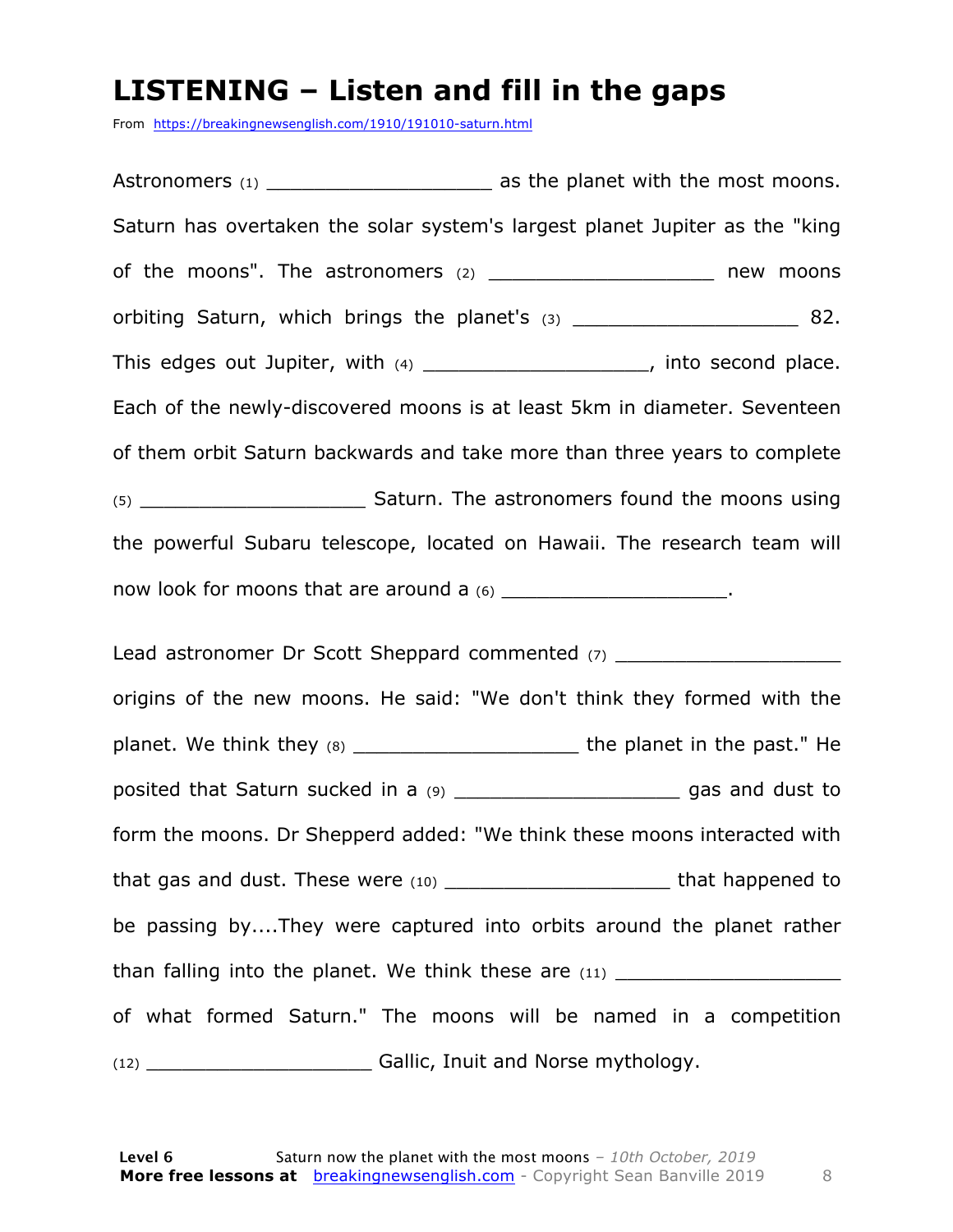### **COMPREHENSION QUESTIONS**

From https://breakingnewsenglish.com/1910/191010-saturn.html

- 1. Which planet previously had the most moons?
- 2. How many moons does Saturn now have?
- 3. What is the diameter of each of the newly-found moons?
- 4. How long do 17 of the moons take to do one orbit of Saturn?
- 5. What will the research team now look for?
- 6. What did an astronomer comment on?
- 7. What did Saturn suck in a swirling mixture of?
- 8. What did an astronomer say was sucked in as they were passing by?
- 9. What did the astronomer say asteroids were the last remnants of?
- 10. How will the names of the new moons be decided?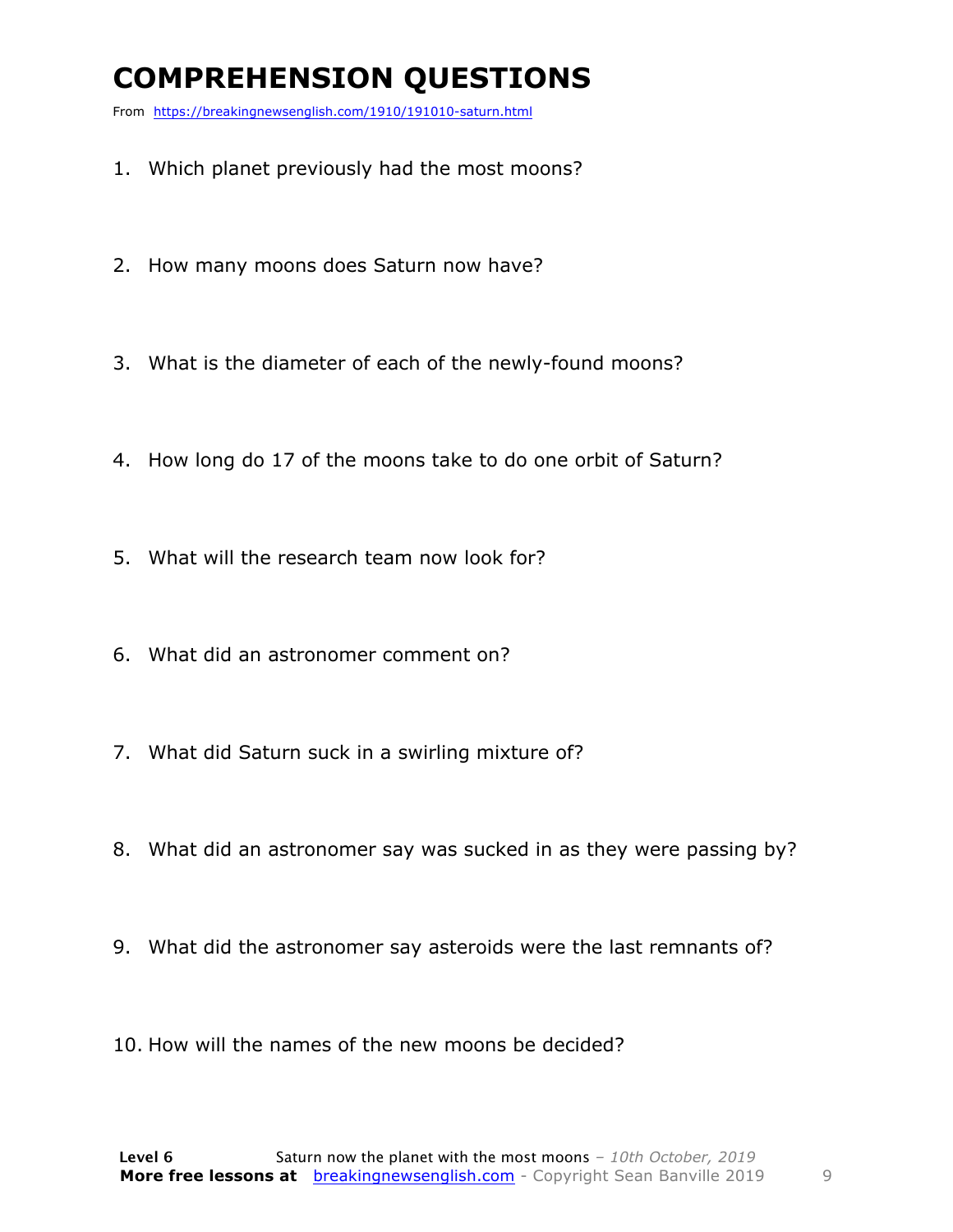# **MULTIPLE CHOICE - QUIZ**

From https://breakingnewsenglish.com/1910/191010-saturn.html

- 1) Which planet previously had the most moons?
- a) Mars
- b) Jupiter
- c) Mercury
- d) Neptune

2) How many moons does Saturn now have?

- a) 56
- b) 20
- c) 79
- d) 82

3) What is the diameter of each of the newly-found moons?

- a) at least 5km
- b) around 50km
- c) just less than 5km
- d) just under 3km
- 4) How long do 17 of the moons take to do one orbit of Saturn?
- a) three or four years
- b) just less than three years
- c) more than three years
- d) exactly three years

5) What will the research team now look for?

- a) asteroids and comets
- b) moons of 1km in diameter
- c) new planets
- d) more moons on Jupiter

6) What did an astronomer comment on?

- a) the origins on the moon
- b) the size of the moon
- c) the future of space
- d) black holes

7) What did Saturn suck in a swirling mixture of?

- a) light waves and dust
- b) hydrogen and helium
- c) gas and dust
- d) gas and light waves

8) What did an astronomer say was sucked in as they were passing by?

- a) asteroids and comets
- b) satellites and space dust
- c) space dust and helium
- d) smaller planets
- 9) What did the astronomer say
- asteroids were the last remnants of?
- a) what formed Saturn
- b) a black hole
- c) a space collision
- d) an asteroid shower

10) How will the names of the new moons be decided?

- a) by an ordered list
- b) randomly by a computer
- c) by the head of NASA
- d) by a competition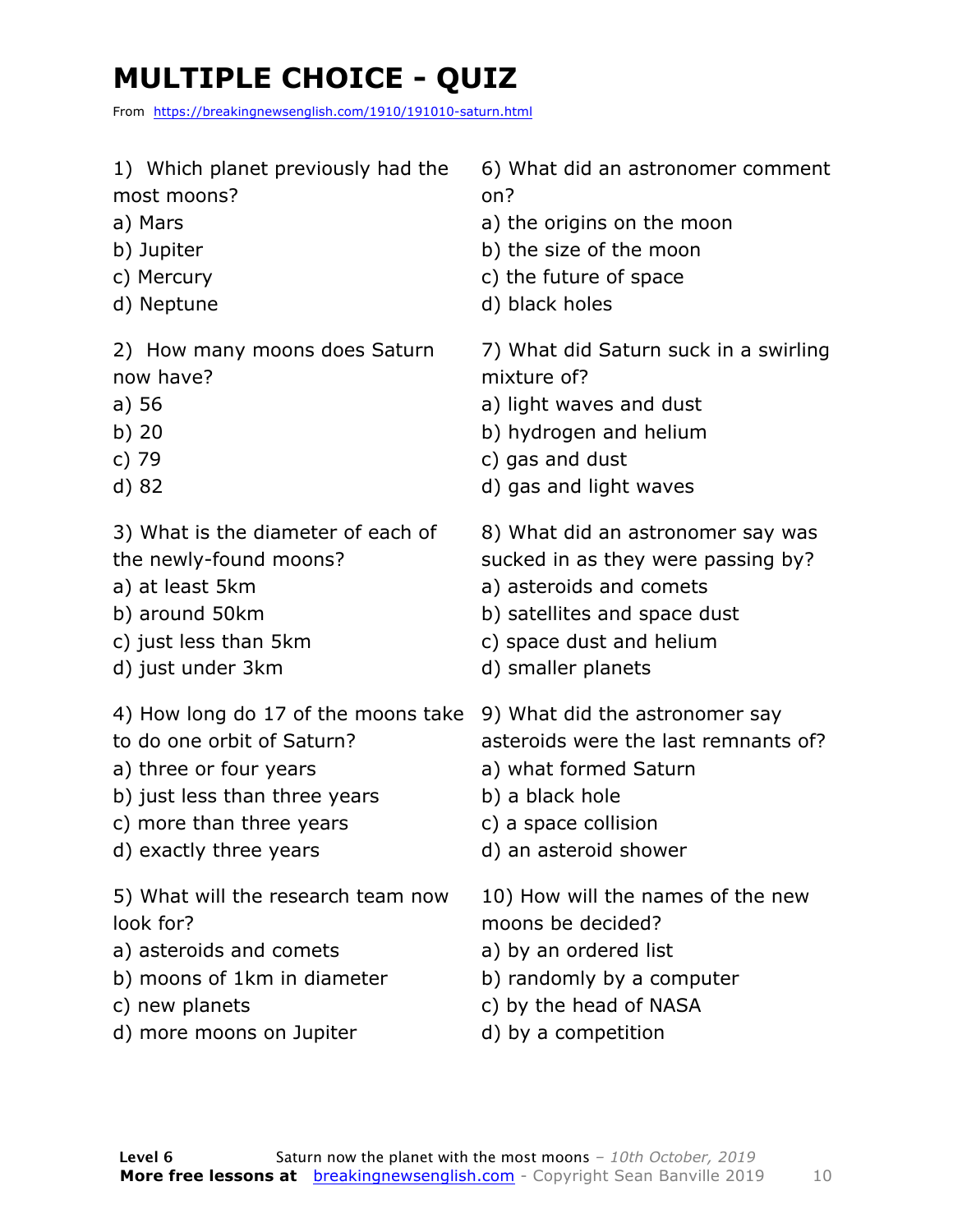# **ROLE PLAY**

From https://breakingnewsenglish.com/1910/191010-saturn.html

#### **Role A – Planets**

You think planets are the most interesting things in space. Tell the others three reasons why. Tell them what is wrong with their things. Also, tell the others which is the least interesting of these (and why): asteroids, black holes or stars.

#### **Role B – Asteroids**

You think asteroids are the most interesting things in space. Tell the others three reasons why. Tell them what is wrong with their things. Also, tell the others which is the least interesting of these (and why): planets, black holes or stars.

#### **Role C – Black Holes**

You think black holes are the most interesting things in space. Tell the others three reasons why. Tell them what is wrong with their things. Also, tell the others which is the least interesting of these (and why): asteroids, planets or stars.

#### **Role D – Stars**

You think stars are the most interesting things in space. Tell the others three reasons why. Tell them what is wrong with their things. Also, tell the others which is the least interesting of these (and why): asteroids, black holes or planets.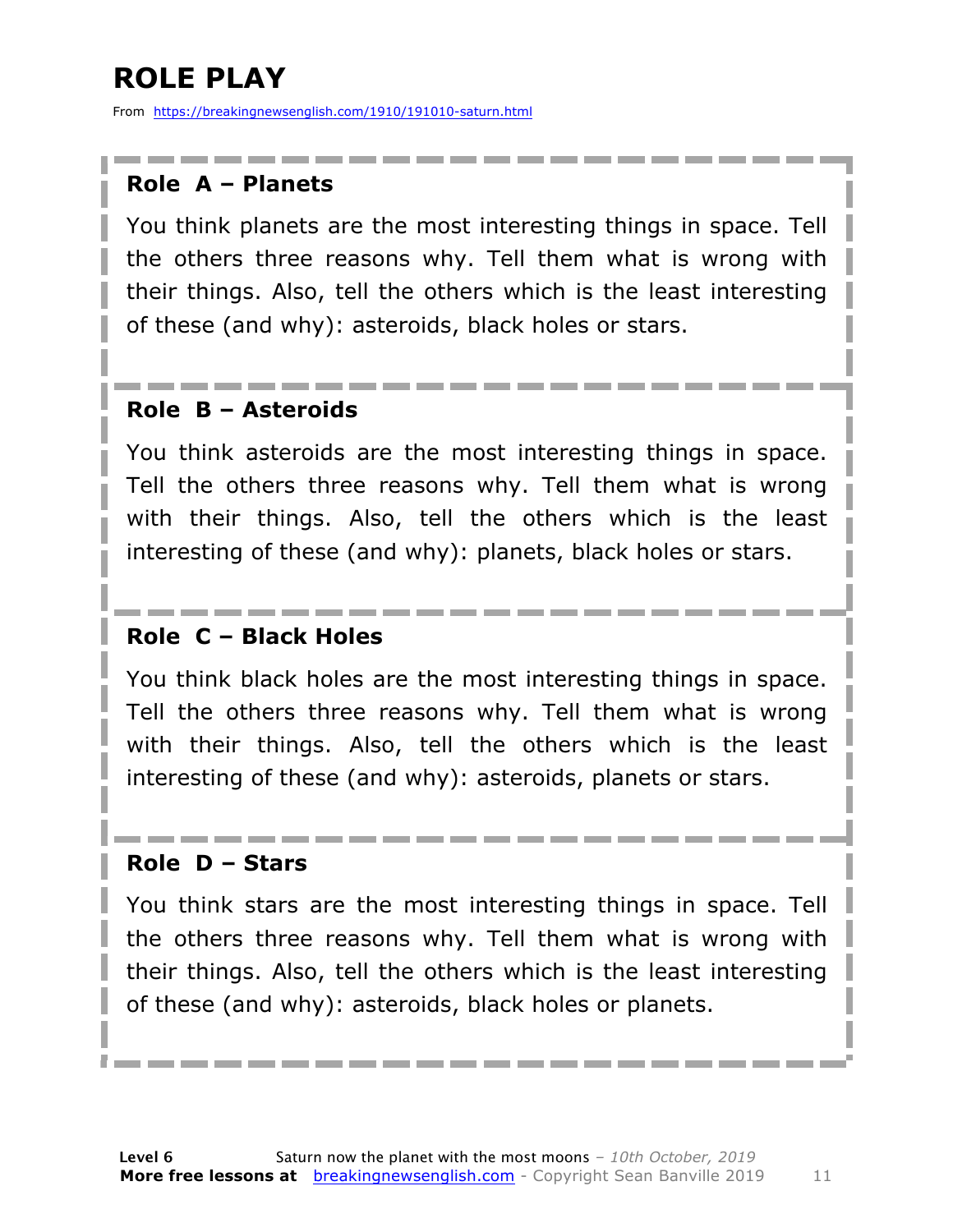# **AFTER READING / LISTENING**

From https://breakingnewsenglish.com/1910/191010-saturn.html

**1. WORD SEARCH:** Look in your dictionary / computer to find collocates, other meanings, information, synonyms … for the words 'planet' and 'moon'.

| planet | moon |
|--------|------|
|        |      |
|        |      |

- Share your findings with your partners.
- Make questions using the words you found.
- Ask your partner / group your questions.

2. **ARTICLE OUESTIONS:** Look back at the article and write down some questions you would like to ask the class about the text.

- Share your questions with other classmates / groups.
- Ask your partner / group your questions.

**3. GAP FILL:** In pairs / groups, compare your answers to this exercise. Check your answers. Talk about the words from the activity. Were they new, interesting, worth learning…?

**4. VOCABULARY:** Circle any words you do not understand. In groups, pool unknown words and use dictionaries to find their meanings.

**5. TEST EACH OTHER:** Look at the words below. With your partner, try to recall how they were used in the text:

| • promoted   | • lead        |
|--------------|---------------|
| $\cdot$ king | • formed      |
| • brings     | • mixture     |
| • second     | $\cdot$ think |
| • complete   | $\cdot$ last  |
| $\cdot$ look | • giants      |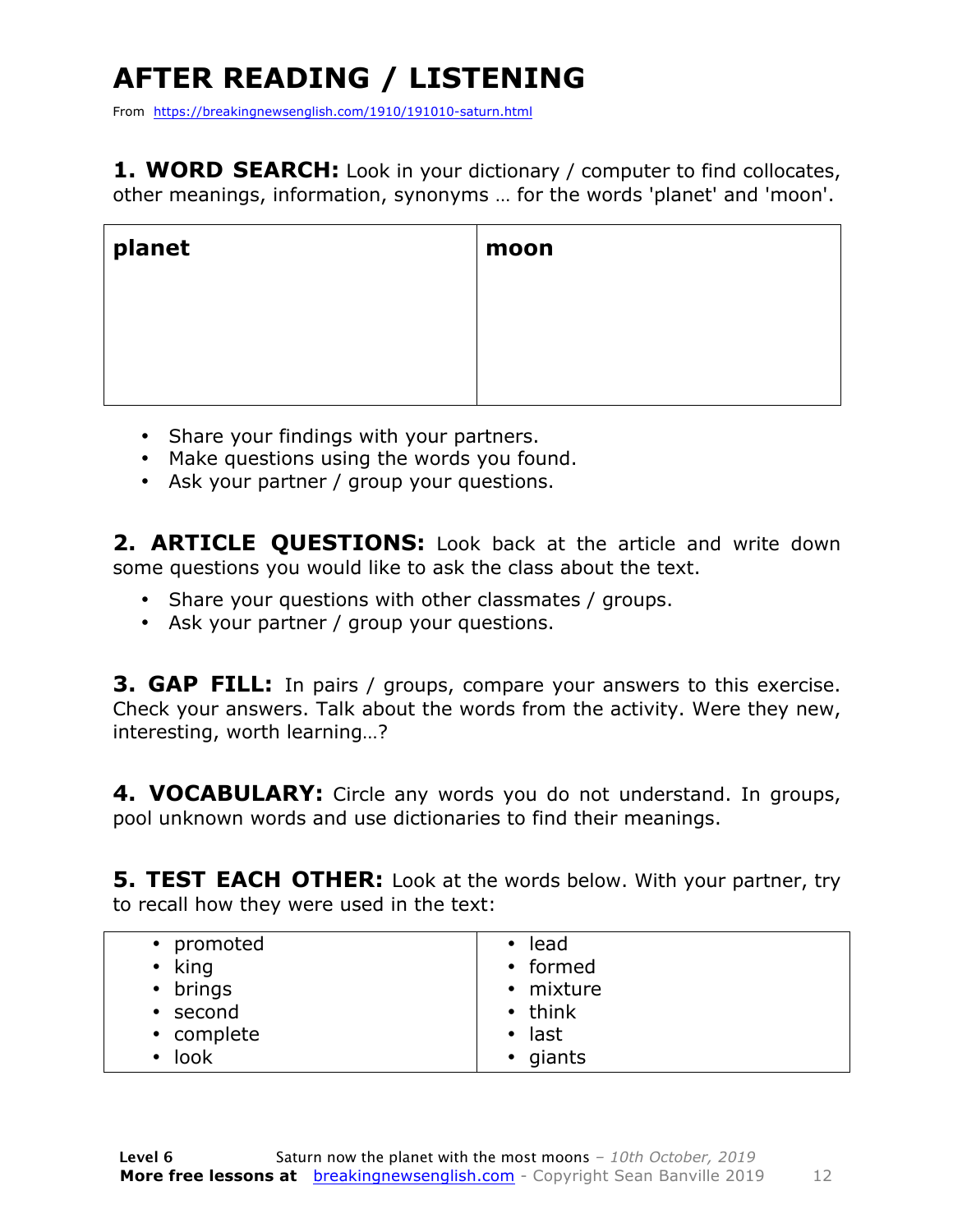### **SATURN SURVEY**

From https://breakingnewsenglish.com/1910/191010-saturn.html

Write five GOOD questions about Saturn in the table. Do this in pairs. Each student must write the questions on his / her own paper.

When you have finished, interview other students. Write down their answers.

|      | STUDENT 1 | STUDENT 2 | STUDENT 3 |
|------|-----------|-----------|-----------|
| Q.1. |           |           |           |
| Q.2. |           |           |           |
| Q.3. |           |           |           |
| Q.4. |           |           |           |
| Q.5. |           |           |           |

- Now return to your original partner and share and talk about what you found out. Change partners often.
- Make mini-presentations to other groups on your findings.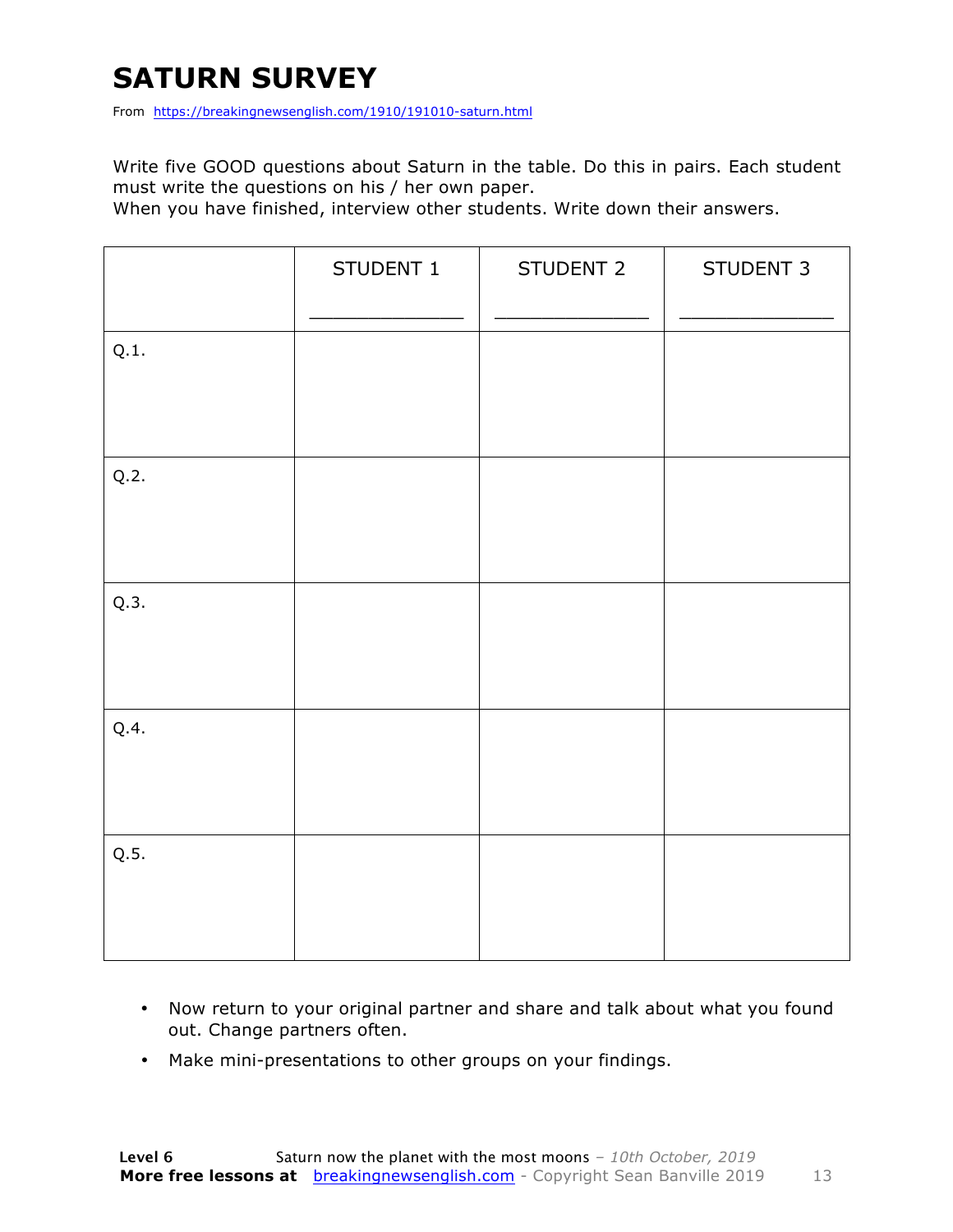# **SATURN DISCUSSION**

STUDENT A's QUESTIONS (Do not show these to student B)

- 1. What did you think when you read the headline?
- 2. What images are in your mind when you hear the word 'planet'?
- 3. What do you know about Saturn?
- 4. How interested are you in space?
- 5. Why does one planet have so many moons?
- 6. What do you think of Earth's moon?
- 7. What experiences do you have with telescopes?
- 8. Is something that is 5km in diameter really a moon?
- 9. Why do scientists want to know about space?
- 10. Would you like to work as an astronomer?

*Saturn now the planet with the most moons – 10th October, 2019* Thousands more free lessons at breakingnewsenglish.com

-----------------------------------------------------------------------------

#### **SATURN DISCUSSION**

STUDENT B's QUESTIONS (Do not show these to student A)

- 11. Did you like reading this article? Why/not?
- 12. What do you think of when you hear the word 'moon'?
- 13. What do you think about what you read?
- 14. What do you think of astronomy?
- 15. What do you know about Jupiter?
- 16. What do you know about comets and asteroids?
- 17. What would you really like to know about space?
- 18. Do you have a favorite planet?
- 19. What kinds of names would you give the moons?
- 20. What questions would you like to ask the astronomers?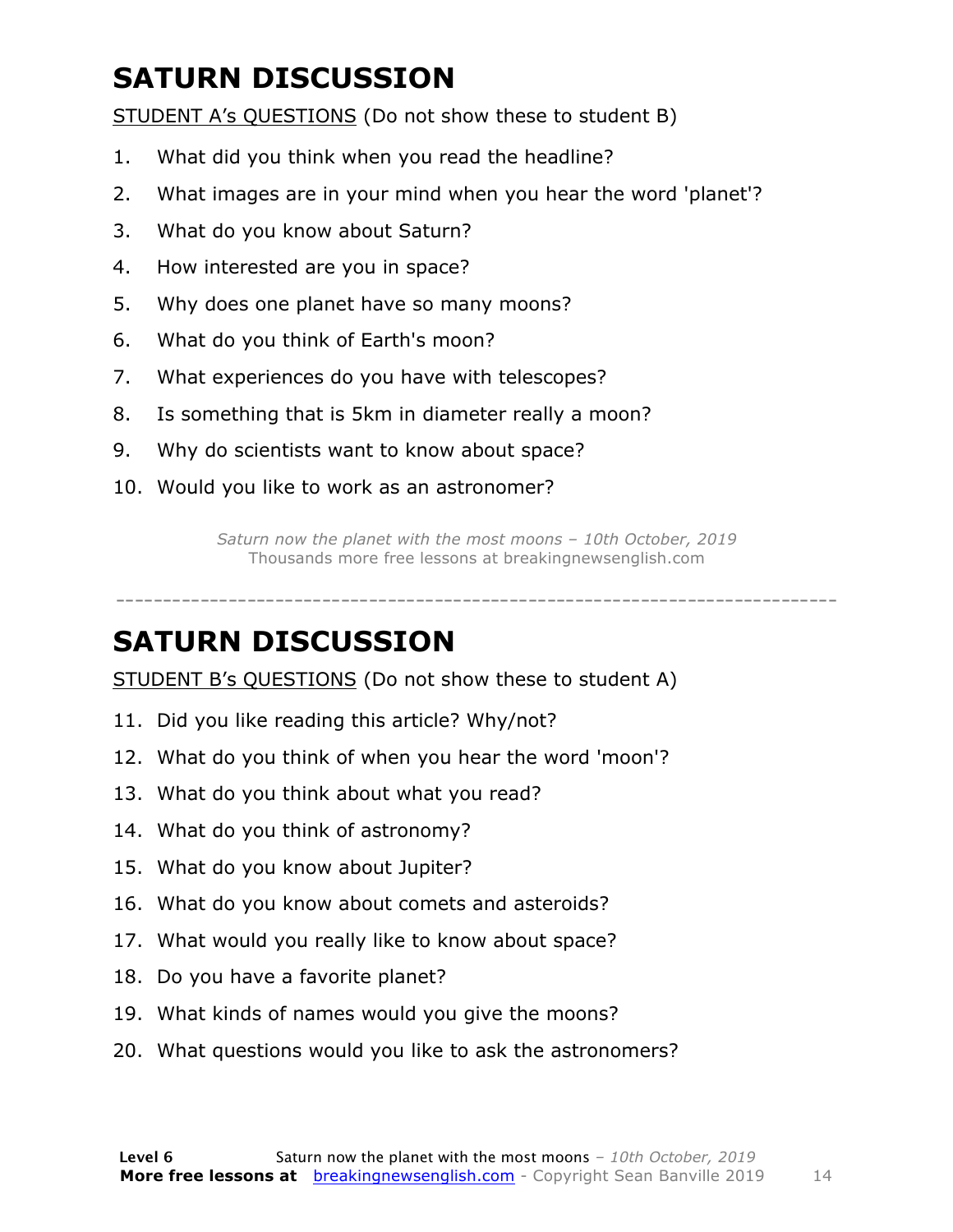### **DISCUSSION (Write your own questions)**

STUDENT A's QUESTIONS (Do not show these to student B)

| 1. |                                           |
|----|-------------------------------------------|
|    |                                           |
| 2. |                                           |
|    |                                           |
| 3. |                                           |
|    |                                           |
| 4. |                                           |
|    |                                           |
| 5. |                                           |
|    |                                           |
| 6. |                                           |
|    | Convright © breaking newsenglish com 2019 |

Copyright © breakingnewsenglish.com 2019

# **DISCUSSION (Write your own questions)**

STUDENT B's QUESTIONS (Do not show these to student A)

| 1. |                                                                                                                        |  |
|----|------------------------------------------------------------------------------------------------------------------------|--|
| 2. |                                                                                                                        |  |
|    | <u> 1980 - Andrea Andrew Maria Barbara, amerikan per</u>                                                               |  |
| 3. |                                                                                                                        |  |
|    |                                                                                                                        |  |
| 4. | <u> 1980 - Jan Barbara Barat, politik a</u>                                                                            |  |
| 5. | <u> 1980 - Johann Stoff, deutscher Stoff, der Stoff, deutscher Stoff, der Stoff, der Stoff, der Stoff, der Stoff, </u> |  |
|    |                                                                                                                        |  |
| 6. |                                                                                                                        |  |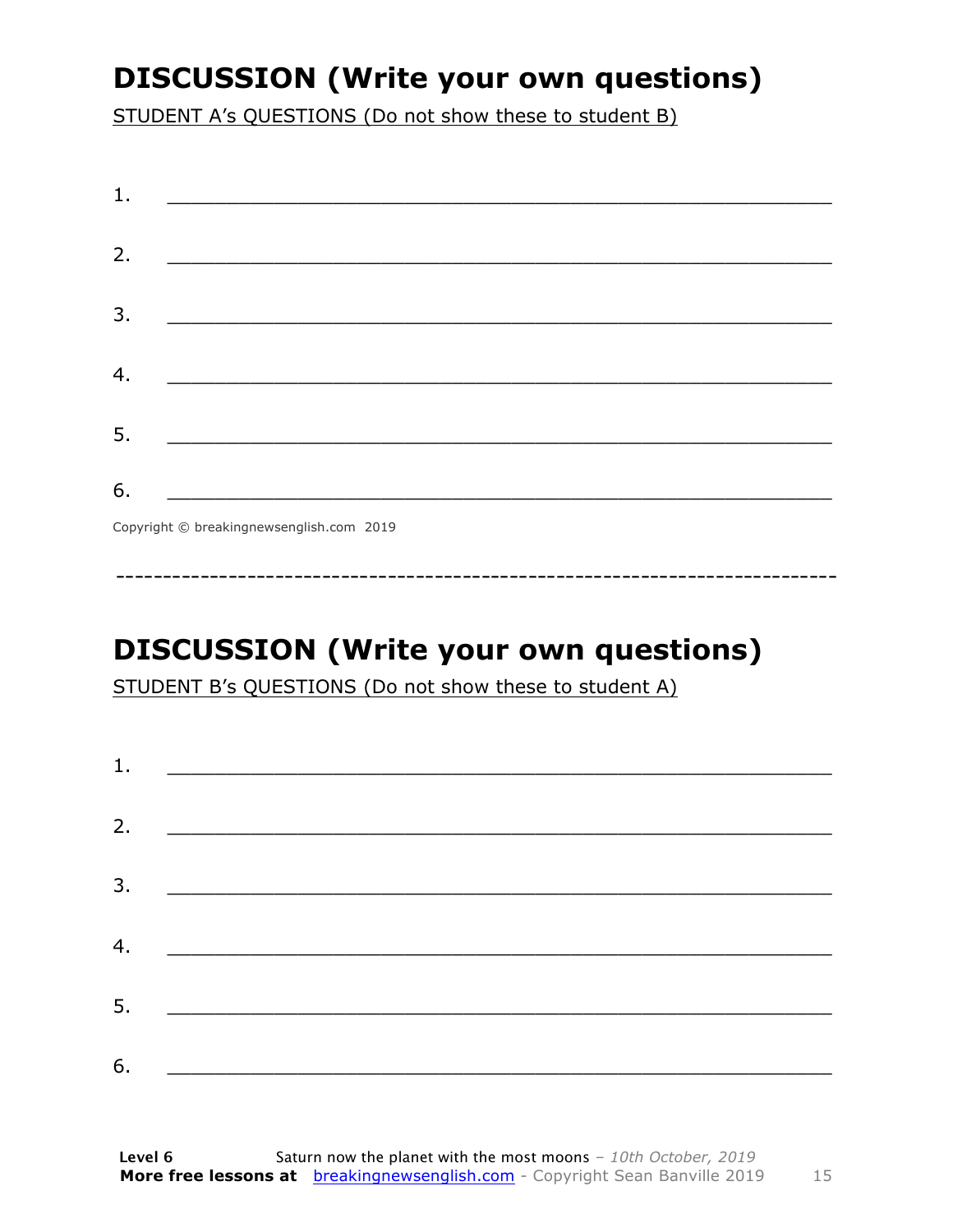### **LANGUAGE - CLOZE**

From https://breakingnewsenglish.com/1910/191010-saturn.html

Astronomers have  $(1)$  Saturn as the planet with the most moons. Saturn has overtaken the (2) \_\_\_\_ system's largest planet Jupiter as the "king of the moons". The astronomers recently discovered 20 new moons orbiting Saturn, which brings the planet's total number to 82. This  $(3)$  \_\_\_\_ out Jupiter, with 79 celestial bodies, into second place. Each of the newly-discovered moons is at least 5km (4) diameter. Seventeen of them orbit Saturn backwards and take more than three years to (5) one orbit of Saturn. The astronomers found the moons using the powerful Subaru telescope, (6) \_\_\_\_ on Hawaii. The research team will now look for moons that are around a kilometer in diameter.

Lead astronomer Dr Scott Sheppard commented on the (7) \_\_\_\_\_ origins of the new moons. He said: "We don't think they formed with the planet. We think they were captured (8) \_\_\_\_ the planet in the past." He posited that Saturn sucked in a (9) \_\_\_\_ mixture of gas and dust to form the moons. Dr Shepperd added: "We think these moons interacted with that gas and dust. These were comets or asteroids that (10) to be passing by....They were captured into orbits around the planet rather than falling into the planet. We think these are the last  $(11)$  \_\_\_\_ of what formed Saturn." The moons will be named in a competition after giants from Gallic, Inuit and Norse (12) .

#### **Put the correct words from the table below in the above article.**

| 1.  | (a) | prompted   | (b) | promoted  | (c) | premiered | (d) | primed     |
|-----|-----|------------|-----|-----------|-----|-----------|-----|------------|
| 2.  | (a) | stellar    | (b) | solar     | (c) | sailor    | (d) | seller     |
| 3.  | (a) | lines      | (b) | borders   | (c) | rims      | (d) | edges      |
| 4.  | (a) | on         | (b) | in        | (c) | at        | (d) | by         |
| 5.  | (a) | tilt       | (b) | rotate    | (c) | circle    | (d) | complete   |
| 6.  | (a) | discovered | (b) | mapped    | (c) | located   | (d) | figured    |
| 7.  | (a) | perceived  | (b) | recovered | (c) | conceived | (d) | discovered |
| 8.  | (a) | at         | (b) | on        | (c) | by        | (d) | at         |
| 9.  | (a) | swallowing | (b) | swooning  | (c) | swishing  | (d) | swirling   |
| 10. | (a) | happened   | (b) | occurred  | (c) | taken     | (d) | located    |
| 11. | (a) | remnants   | (b) | dormant   | (c) | servants  | (d) | gradients  |
| 12. | (a) | mythology  | (b) | anthology | (c) | pathology | (d) | lithology  |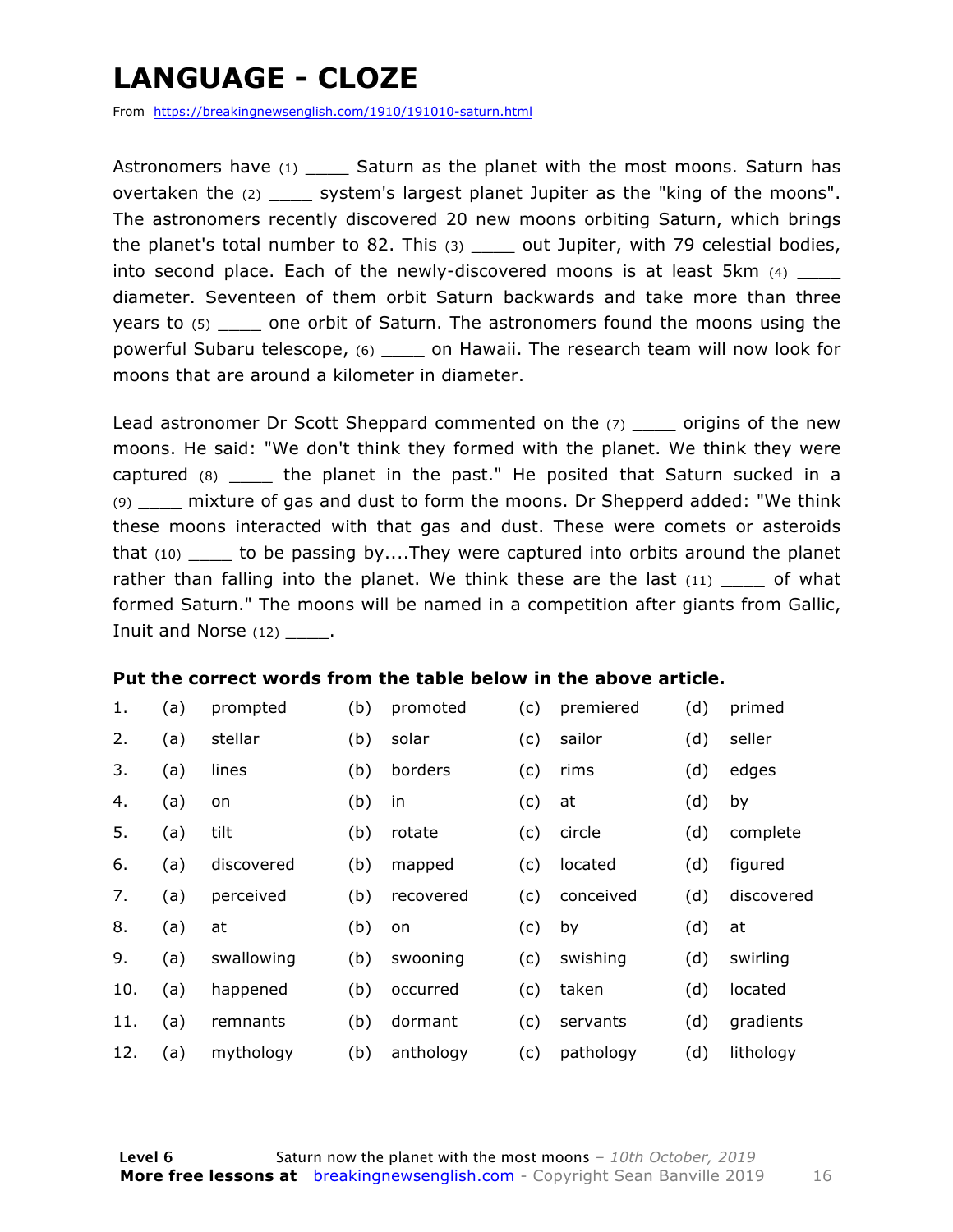# **SPELLING**

From https://breakingnewsenglish.com/1910/191010-saturn.html

#### **Paragraph 1**

- 1. tsreanmsroo have promoted Saturn
- 2. 20 new moons rbiingto Saturn
- 3. 79 aeistlelc bodies
- 4. each of the newly-osddevicer moons
- 5. using the powerful Subaru tpceesole
- 6. around a kilometer in dmiearet

#### **Paragraph 2**

- 7. the rveceidpe origins of the new moons
- 8. they were tdpcurae by the planet
- 9. a iirsgwnl mixture of gas and dust
- 10. comets or drtsasoie
- 11. the last msatnern of what formed Saturn
- 12. Gallic, Inuit and Norse ythgymolo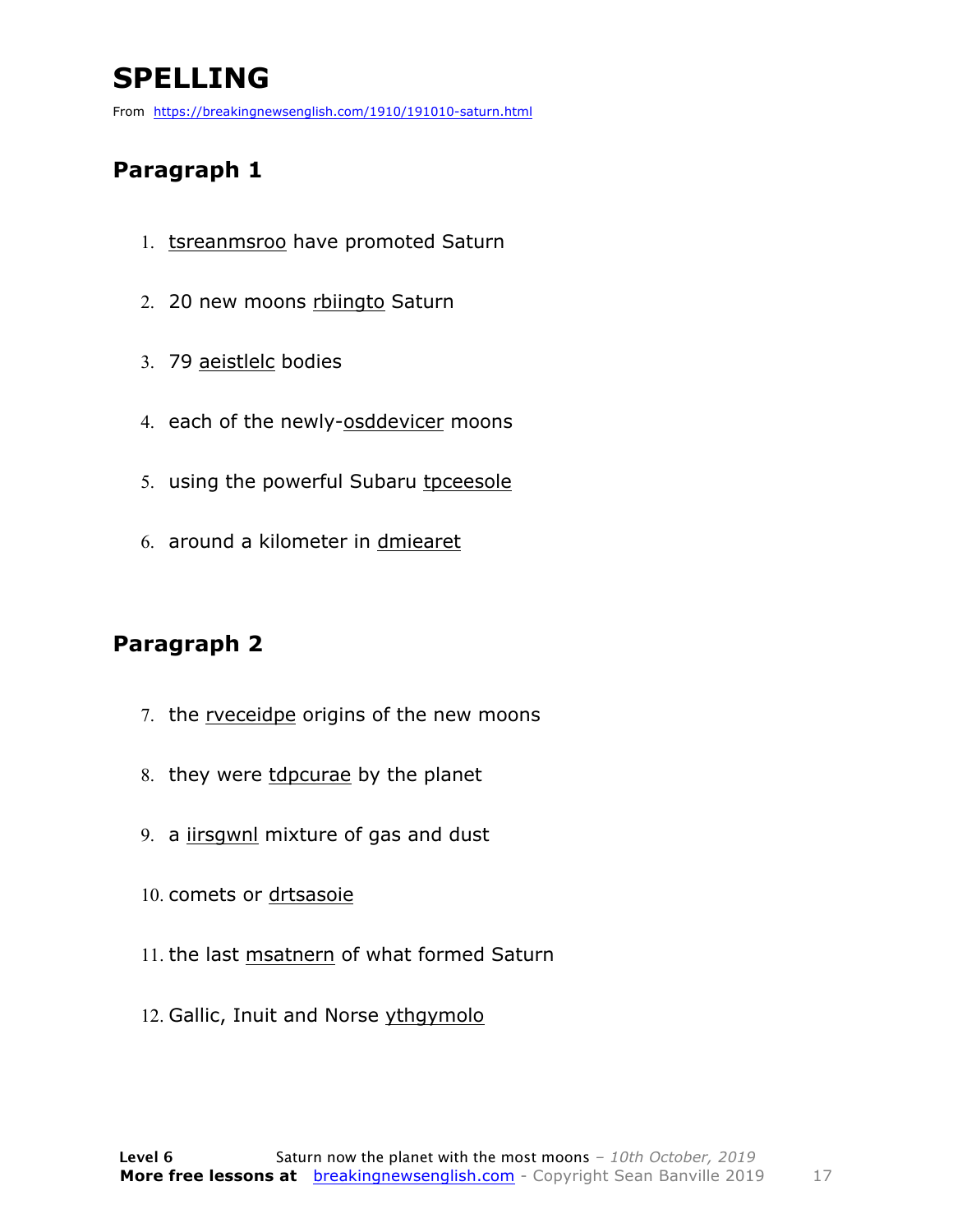### **PUT THE TEXT BACK TOGETHER**

From https://breakingnewsenglish.com/1910/191010-saturn.html

#### **Number these lines in the correct order.**

- ( ) be named in a competition after giants from Gallic, Inuit and Norse mythology.
- ( ) think they formed with the planet. We think they were captured by the planet in the
- ( ) diameter. Seventeen of them orbit Saturn backwards and take more than three years to complete one
- ( ) celestial bodies, into second place. Each of the newly-discovered moons is at least 5km in
- ( ) past." He posited that Saturn sucked in a swirling mixture of gas and dust to form the moons. Dr Shepperd added: "We think
- ( *1* ) Astronomers have promoted Saturn as the planet with the most moons. Saturn has overtaken the solar
- ( ) on Hawaii. The research team will now look for moons that are around a kilometer in diameter.
- ( ) Lead astronomer Dr Scott Sheppard commented on the perceived origins of the new moons. He said: "We don't
- ( ) happened to be passing by....They were captured into orbits around the planet rather than falling
- ( ) orbit of Saturn. The astronomers found the moons using the powerful Subaru telescope, located
- ( ) moons orbiting Saturn, which brings the planet's total number to 82. This edges out Jupiter, with 79
- ( ) system's largest planet Jupiter as the "king of the moons". The astronomers recently discovered 20 new
- ( ) these moons interacted with that gas and dust. These were comets or asteroids that
- ( ) into the planet. We think these are the last remnants of what formed Saturn." The moons will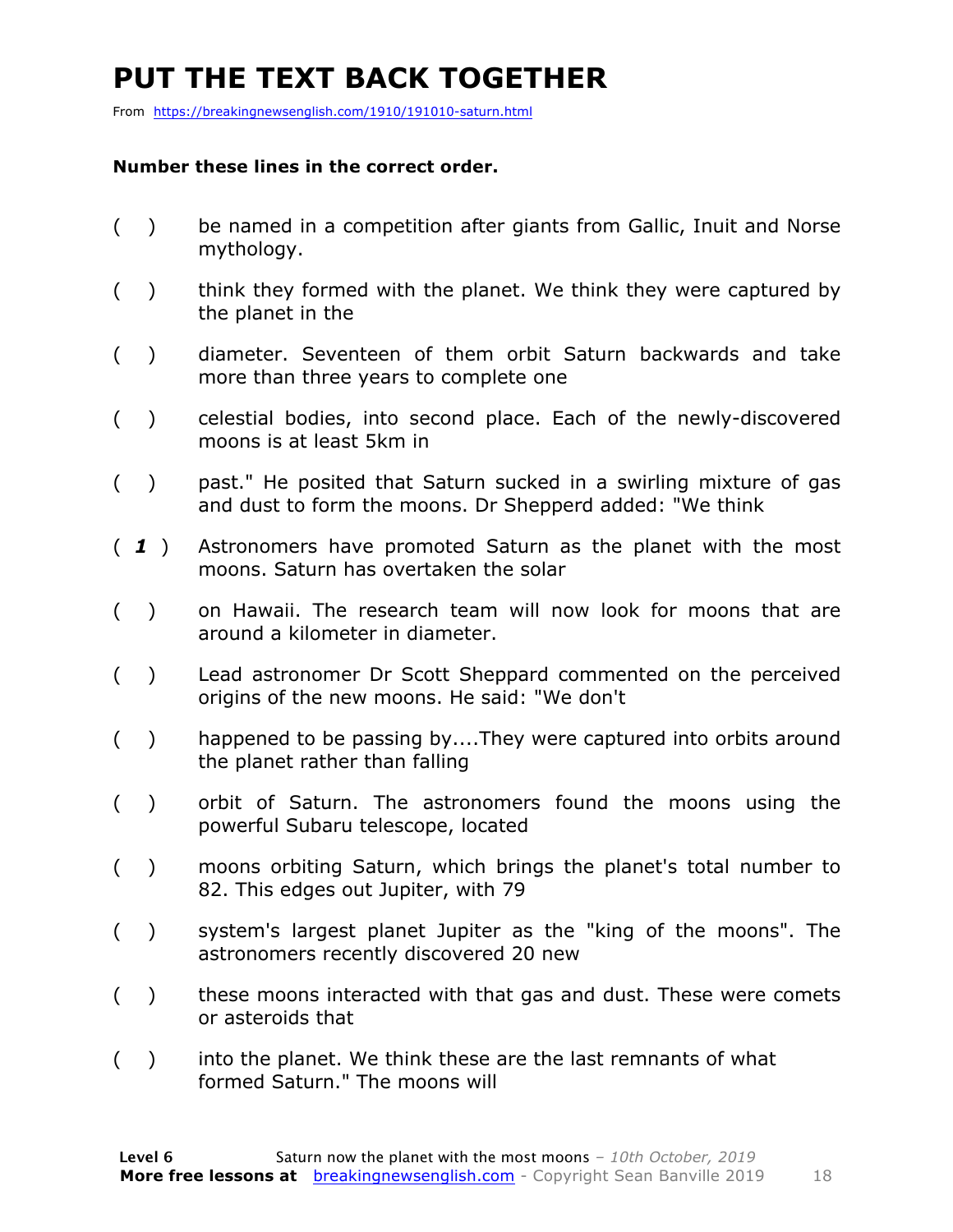#### **PUT THE WORDS IN THE RIGHT ORDER**

From https://breakingnewsenglish.com/1910/191010-saturn.html

1. largest has Saturn solar planet . system's overtaken the

2. Saturn . orbiting recently Astronomers 20 new discovered moons

3. Three complete orbit one Saturn . years to of

4. using telescope . found the Astronomers the moons powerful

5. research will team The moons . for now look

6. the perceived of Commented the moons . on origins

7. these We think interacted gas . moons that with

8. orbits They around the planet . into captured were

9. Saturn . remnants The what of last formed

10. competition . will a in named be moons The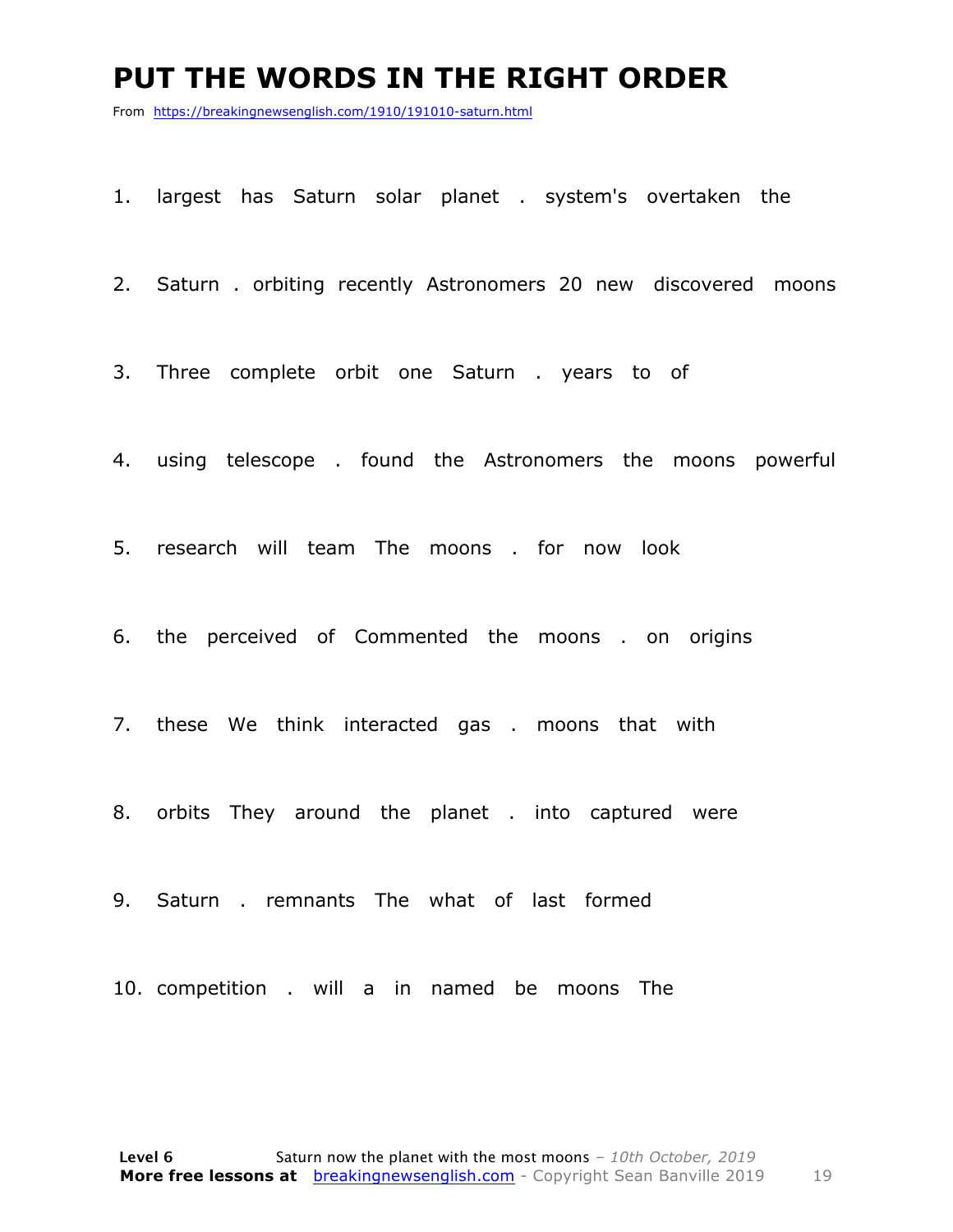### **CIRCLE THE CORRECT WORD (20 PAIRS)**

From https://breakingnewsenglish.com/1910/191010-saturn.html

Astronomers have *prompted / promoted* Saturn as the planet with the most moons. Saturn has *overtaken / overtook* the solar system's largest planet Jupiter as the "king of the moons". The astronomers *recent / recently* discovered 20 new moons orbiting Saturn, which brings the planet's total *number / orbit* to 82. This edges out Jupiter, with 79 *celestial / celery* bodies, into second *place / part*. Each of the newly-discovered moons is at least 5km *in / on* diameter. Seventeen of them orbit Saturn backwards and take more than three years to *compete / complete* one orbit of Saturn. The astronomers found the moons using the powerful Subaru telescope, *locating / located* on Hawaii. The research team will now look for moons *that / what* are around a kilometer in diameter.

Lead astronomer Dr Scott Sheppard commented on the *perception / perceived* origins of the new moons. He said: "We don't think they *formed / framed* with the planet. We think they were *captured / captive* by the planet in the past." He *posited / posit* that Saturn sucked in a *sterling / swirling* mixture of gas and dust to form the moons. Dr Shepperd added: "We think these moons interacted with *these / that* gas and dust. These were comets or asteroids that *happened / occurred* to be passing by....They were captured into orbits around the planet *rather / instead* than falling into the planet. We think these are the last *remnants / rumors* of what formed Saturn." The moons will be named in a competition after *gigantic / giants* from Gallic, Inuit and Norse mythology.

#### **Talk about the connection between each pair of words in italics, and why the correct word is correct.**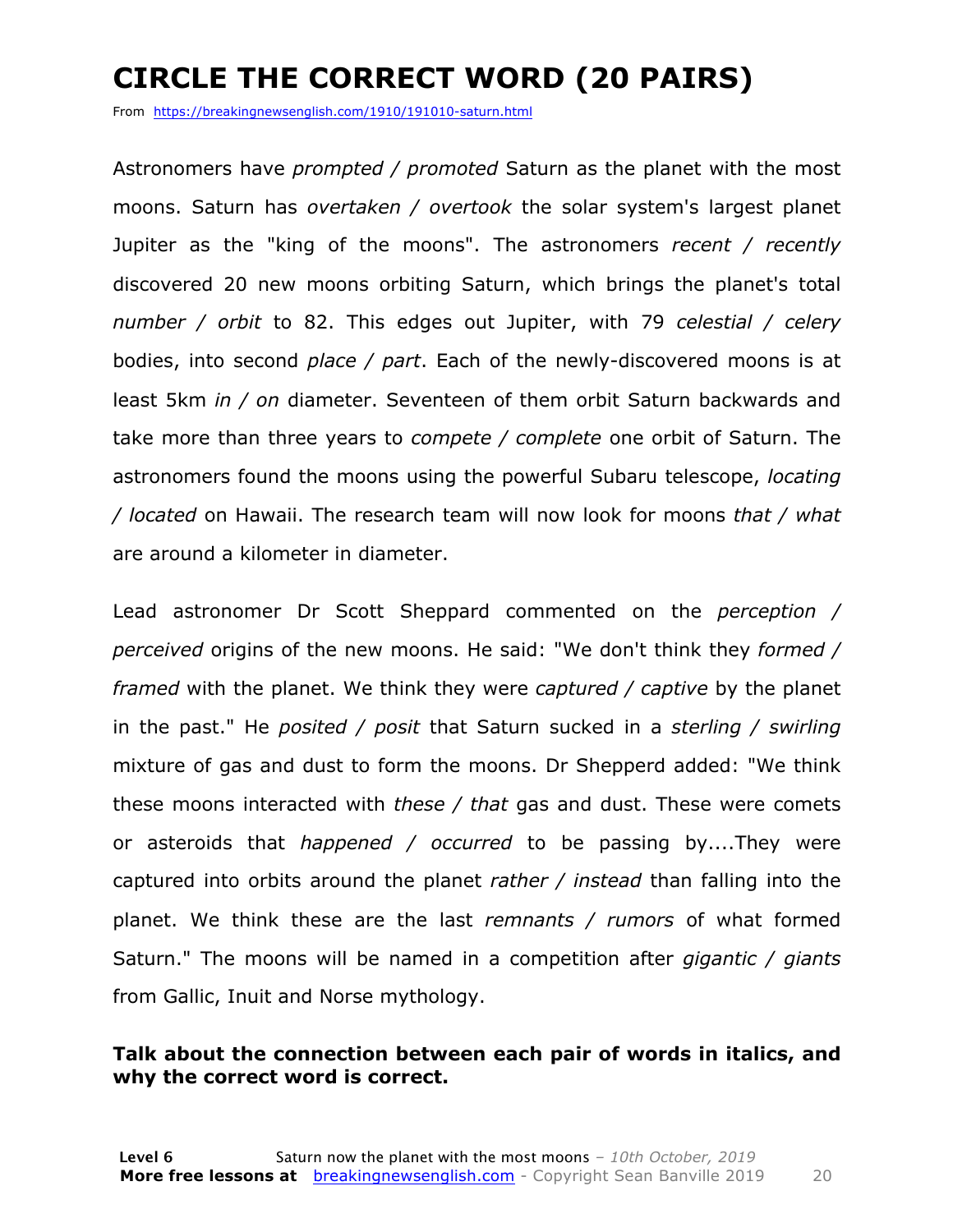### **INSERT THE VOWELS (a, e, i, o, u)**

From https://breakingnewsenglish.com/1910/191010-saturn.html

A s t r\_n\_m\_r s h\_v\_ p r\_m\_t\_d S\_t\_r n \_s t h\_ p l\_n\_t w\_t h t h\_ m\_s t m \_ **\_** n s . S\_t\_r n h\_s \_v\_r t\_k\_n t h\_ s\_l\_r s y s t\_m ' s l\_r g\_s t p l\_n\_t J\_p\_t\_r \_s t h\_ " k\_n g \_f t h\_ m\_ **\_** n s " . T h\_ \_s t r\_n\_m\_r s r\_c\_n t l y d\_s c\_v\_r\_d 2 0 n\_w m\_ **\_** n s \_r b\_t\_n g S\_t\_r n , w h\_c h b r\_n g s t h\_ p l\_n\_t ' s t\_t\_l n\_m b\_r t\_ 8 2 . T h\_s \_d g\_s \_ **\_** t J\_p\_t\_r , w\_t h 7 9 c\_l\_s t\_ **\_** l b\_d\_ **\_** s , \_n t\_ s\_c\_n d p l\_c\_.  $E_{c}$  c h  $_{f}$  t h  $_{n}$  n  $_{w}$  l  $y$  - d  $_{c}$  s  $_{c}$  v  $_{r}$  d  $_{m}$  m  $_{m}$  n s  $_{s}$  s  $_{c}$  t  $_{m}$ s t 5 k m \_n d\_ **\_** m\_t\_r . S\_v\_n t\_ **\_** n \_f t h\_m \_r b\_t S\_t\_r n b\_c k w\_r d s \_n d t\_k\_ m\_r\_ t h\_n t h r \_ **\_** y \_ **\_** r s t\_ c\_m p l\_t\_ \_n\_ \_r b\_t \_f S\_t\_r n . T h\_ \_s t r\_n\_m\_r s f\_ **\_** n d t h\_ m\_ **\_** n s \_s\_n g t h\_ p\_w\_r f\_l S\_b\_r\_ t\_l\_s c\_p\_, l\_c\_t\_d \_ n H\_w\_ **\_ \_** . T h\_ r\_s\_ **\_** r c h t\_ **\_** m w\_l l n\_w l\_ **\_** k f\_r m\_ **\_** n s t h\_t \_r\_ \_r\_ **\_** n d \_ k\_l\_m\_t\_r \_n d\_ **\_** m\_t\_r .

L \_ d strnmr Dr S ctt S hpprd cmmn t\_d \_n t h\_ p\_r c\_ **\_** v\_d \_r\_g\_n s \_f t h\_ n\_w m\_ **\_** n s . H\_ s\_ **\_** d : " W\_ d\_n ' t t h\_n k t h\_y f\_r m\_d w\_t h t h\_ p l\_n\_t . W\_ t h\_n k t h\_y w\_r\_ c\_p t\_r\_d b y t h\_ p l\_n\_t \_n t h\_ p\_s t . " H\_ p\_s\_t\_d t h\_t S\_t\_r n s\_c k\_d \_n \_ s w\_r l\_n g m\_x t\_r\_ \_f g\_s \_n d d\_s t t\_ f\_r m t h\_ m\_ **\_** n s . D r S h\_p p\_r d \_d d\_d : " W\_ t h\_n k t h\_s\_ m\_ **\_** n s \_n t\_r\_c t\_d w\_t h t h\_t g\_s \_n d d\_s t . T h\_s\_ w\_r\_ c\_m\_t s \_r \_s t\_r\_ **\_** d s t h\_t h\_p p\_n\_d t\_ b\_ p\_s s\_n g b y . . . . T h\_y w\_r\_ c\_p t\_r\_d \_n t\_ \_r b\_t s \_r\_ **\_** n d t h\_ p l\_n\_t r\_t h\_r t h\_n f\_l l\_n g \_n t\_ t h\_ p l\_n\_t . W\_ t h\_n k t h\_s\_ \_r\_ t h\_ l\_s t r\_m n\_n t s \_f w h\_t f\_r m\_d S\_t\_r n . " T h\_ m\_ **\_** n s w\_l l b\_ n\_m\_d \_n \_ c\_m p\_t\_t\_ **\_** n \_f t\_r g\_ **\_** n t s f r\_m G\_l l\_c , I n\_ **\_**  t \_n d N\_r s\_ m y t h\_l\_g y .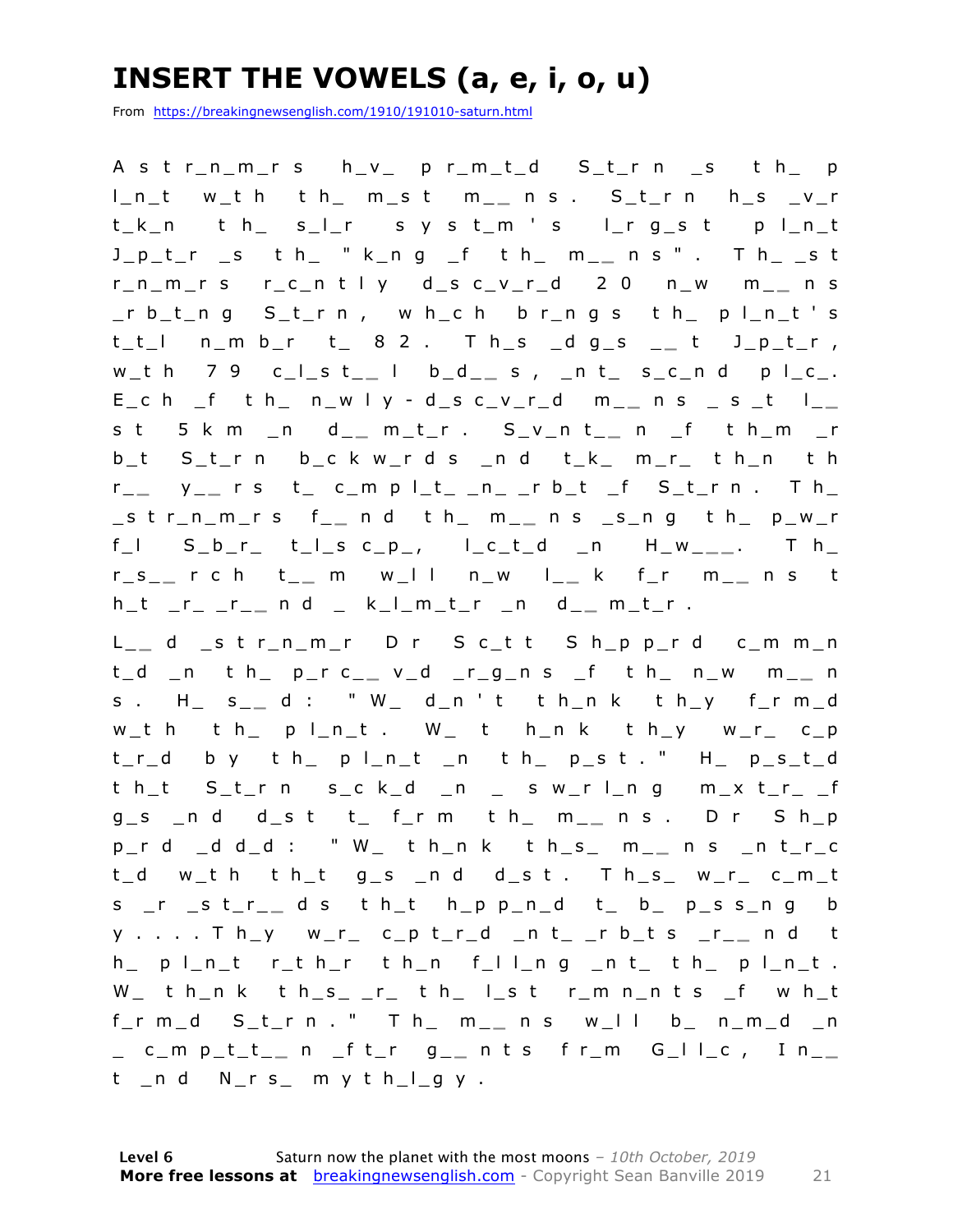#### **PUNCTUATE THE TEXT AND ADD CAPITALS**

From https://breakingnewsenglish.com/1910/191010-saturn.html

astronomers have promoted saturn as the planet with the most moons saturn has overtaken the solar systems largest planet jupiter as the king of the moons the astronomers recently discovered 20 new moons orbiting saturn which brings the planets total number to 82 this edges out jupiter with 79 celestial bodies into second place each of the newlydiscovered moons is at least 5km in diameter seventeen of them orbit saturn backwards and take more than three years to complete one orbit of saturn the astronomers found the moons using the powerful subaru telescope located on hawaii the research team will now look for moons that are around a kilometer in diameter

lead astronomer dr scott sheppard commented on the perceived origins of the new moons he said we dont think they formed with the planet we think they were captured by the planet in the past he posited that saturn sucked in a swirling mixture of gas and dust to form the moons dr shepperd added we think these moons interacted with that gas and dust these were comets or asteroids that happened to be passing bythey were captured into orbits around the planet rather than falling into the planet we think these are the last remnants of what formed saturn the moons will be named in a competition after giants from gallic inuit and norse mythology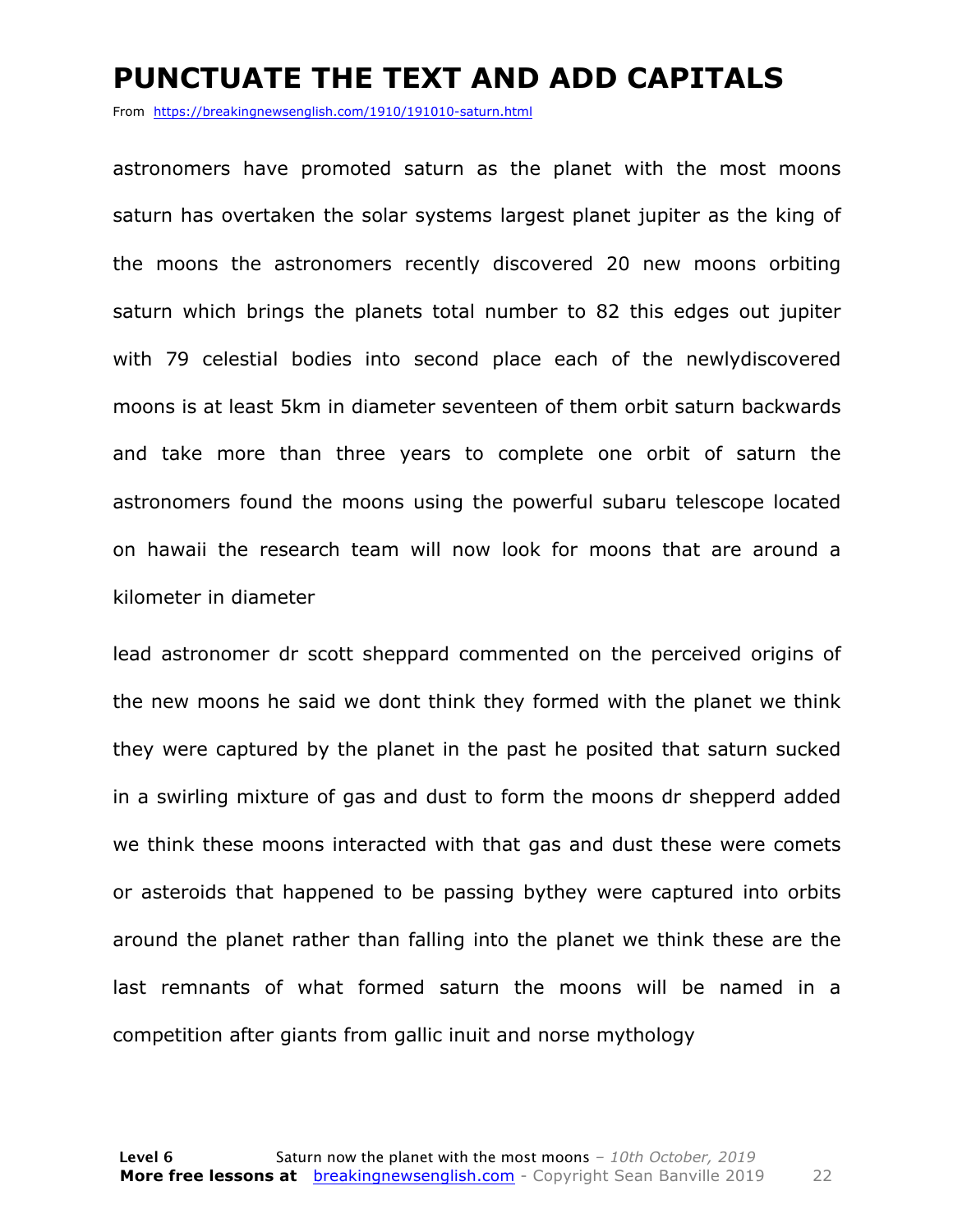# **PUT A SLASH ( / ) WHERE THE SPACES ARE**

From https://breakingnewsenglish.com/1910/191010-saturn.html

AstronomershavepromotedSaturnastheplanetwiththemostmoons. Saturnhasovertakenthesolarsystem'slargestplanetJupiterasthe"kin gofthemoons".Theastronomersrecentlydiscovered20newmoonsorb itingSaturn,whichbringstheplanet'stotalnumberto82.ThisedgesoutJ upiter,with79celestialbodies,intosecondplace.Eachofthenewly-dis coveredmoonsisatleast5kmindiameter.SeventeenofthemorbitSat urnbackwardsandtakemorethanthreeyearstocompleteoneorbitofSa turn.TheastronomersfoundthemoonsusingthepowerfulSubaruteles cope,locatedonHawaii.Theresearchteamwillnowlookformoonsthata rearoundakilometerindiameter.LeadastronomerDrScottSheppardc ommentedontheperceivedoriginsofthenewmoons.Hesaid:"Wedon't thinktheyformedwiththeplanet.Wethinktheywerecapturedbythepla netinthepast."HepositedthatSaturnsuckedinaswirlingmixtureofgas anddusttoformthemoons.DrShepperdadded:"Wethinkthesemoonsi nteractedwiththatgasanddust.Thesewerecometsorasteroidsthatha ppenedtobepassingby....Theywerecapturedintoorbitsaroundthepla netratherthanfallingintotheplanet.Wethinkthesearethelastremnant sofwhatformedSaturn."Themoonswillbenamedinacompetitionafter giantsfromGallic,InuitandNorsemythology.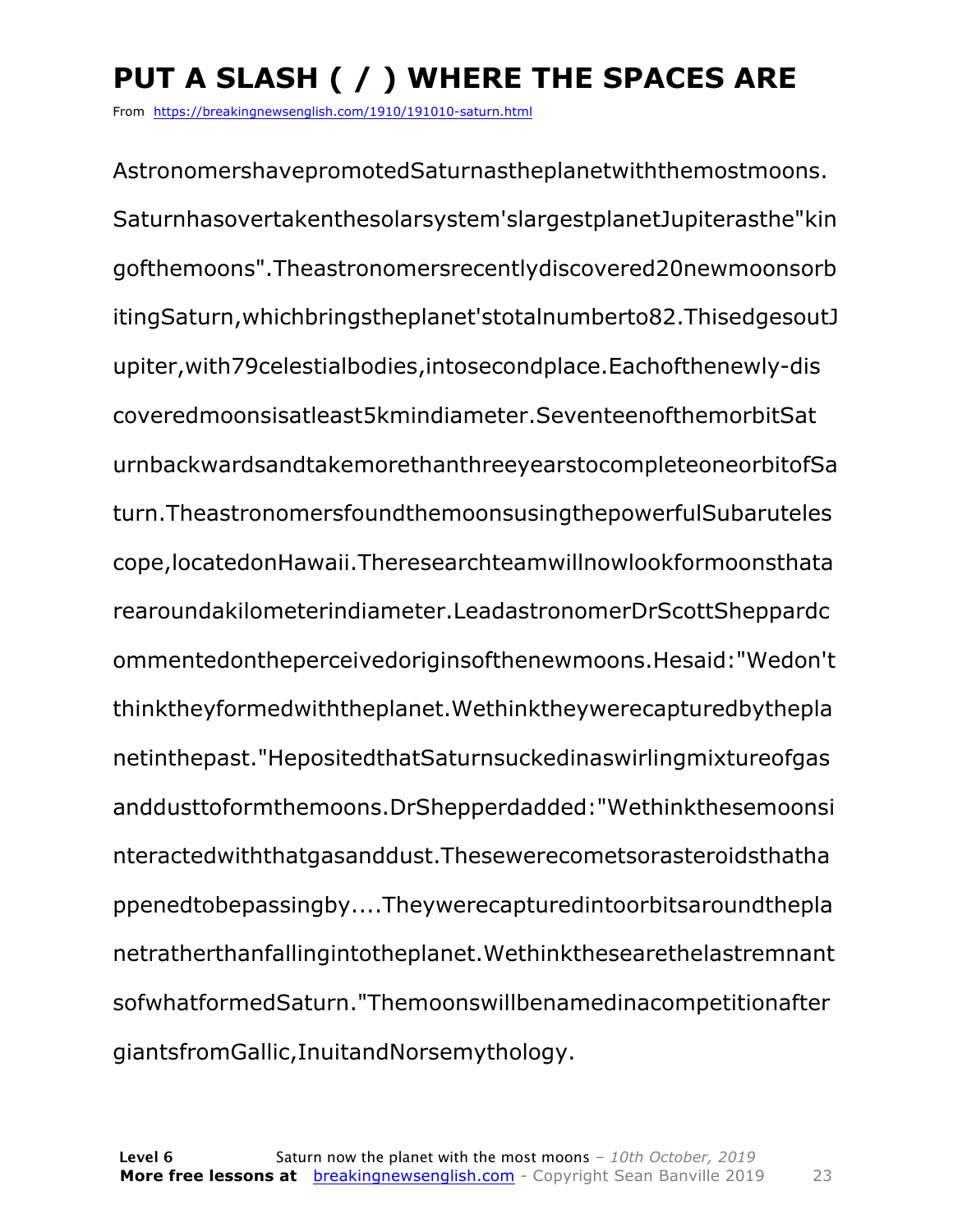## **FREE WRITING**

From https://breakingnewsenglish.com/1910/191010-saturn.html

Write about Saturn for 10 minutes. Comment on your partner's paper.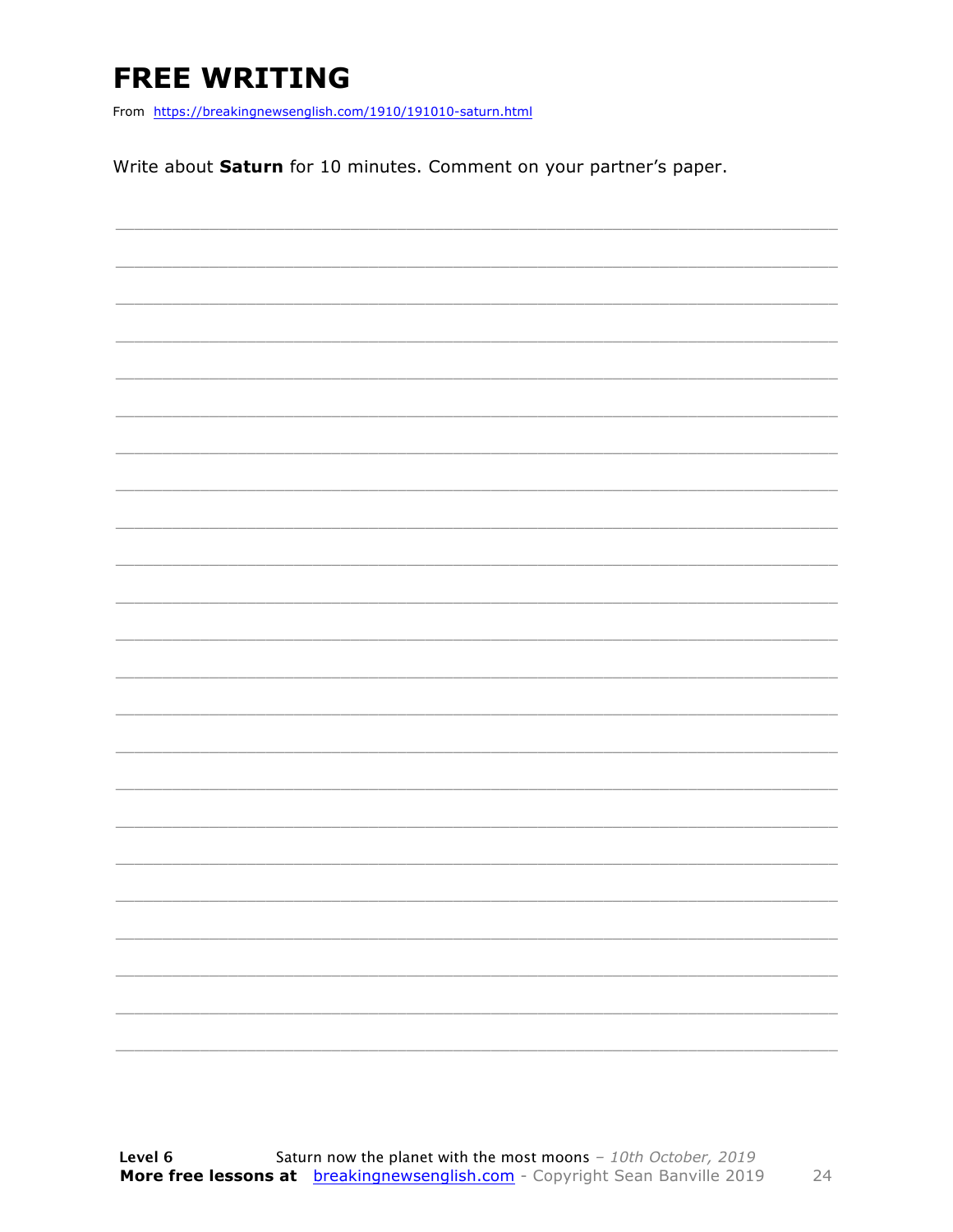### **ACADEMIC WRITING**

From https://breakingnewsenglish.com/1910/191010-saturn.html

Spending money on space research is extremely important. Discuss.

|  |  | $\frac{1}{2} \left( \frac{1}{2} \right) \left( \frac{1}{2} \right) \left( \frac{1}{2} \right) \left( \frac{1}{2} \right) \left( \frac{1}{2} \right) \left( \frac{1}{2} \right) \left( \frac{1}{2} \right) \left( \frac{1}{2} \right) \left( \frac{1}{2} \right) \left( \frac{1}{2} \right) \left( \frac{1}{2} \right) \left( \frac{1}{2} \right) \left( \frac{1}{2} \right) \left( \frac{1}{2} \right) \left( \frac{1}{2} \right) \left( \frac{1}{2} \right) \left( \frac$ |
|--|--|----------------------------------------------------------------------------------------------------------------------------------------------------------------------------------------------------------------------------------------------------------------------------------------------------------------------------------------------------------------------------------------------------------------------------------------------------------------------------|
|  |  |                                                                                                                                                                                                                                                                                                                                                                                                                                                                            |
|  |  |                                                                                                                                                                                                                                                                                                                                                                                                                                                                            |
|  |  |                                                                                                                                                                                                                                                                                                                                                                                                                                                                            |
|  |  |                                                                                                                                                                                                                                                                                                                                                                                                                                                                            |
|  |  |                                                                                                                                                                                                                                                                                                                                                                                                                                                                            |
|  |  |                                                                                                                                                                                                                                                                                                                                                                                                                                                                            |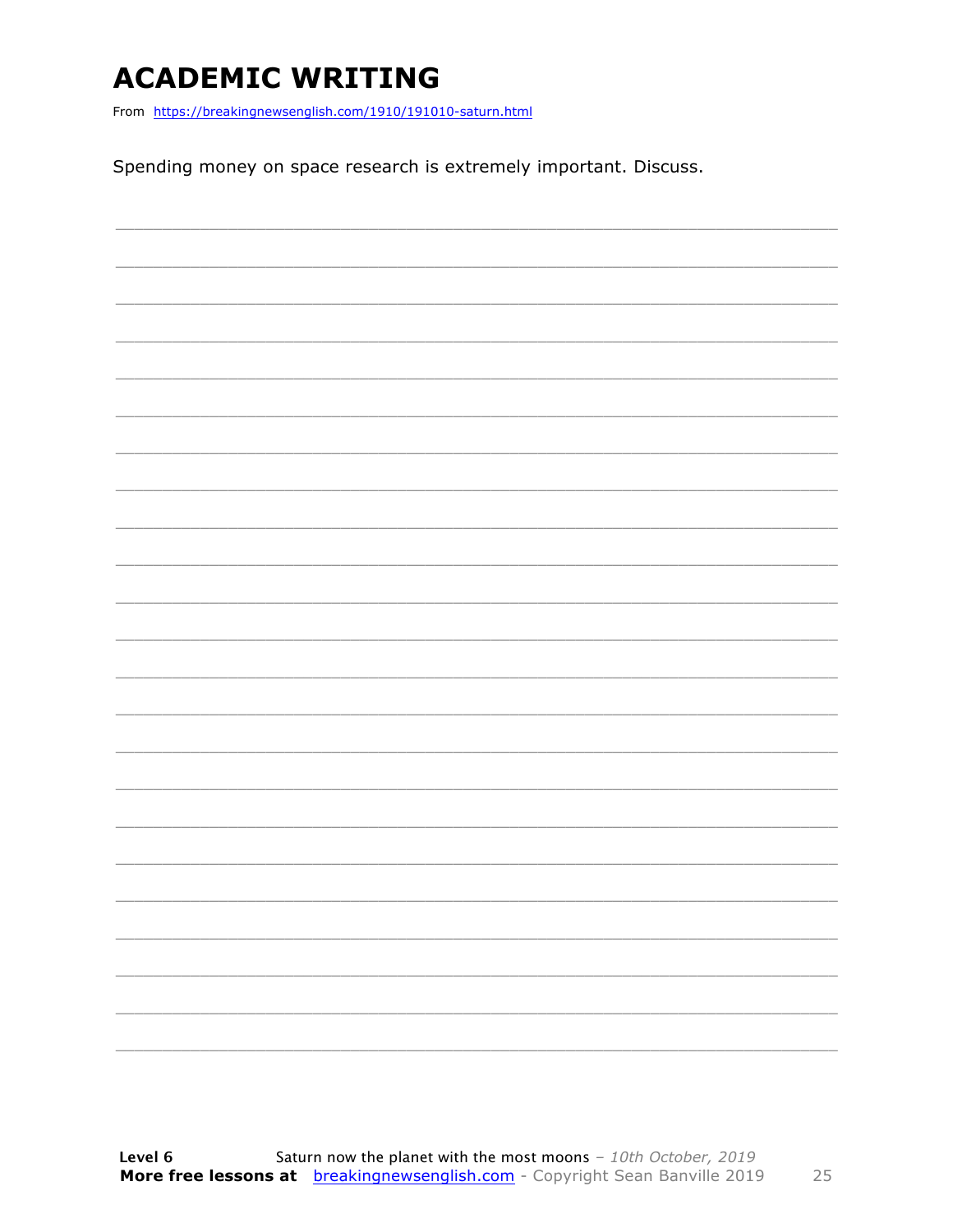### **HOMEWORK**

**1. VOCABULARY EXTENSION:** Choose several of the words from the text. Use a dictionary or Google's search field (or another search engine) to build up more associations / collocations of each word.

**2. INTERNET:** Search the Internet and find out more about this news story. Share what you discover with your partner(s) in the next lesson.

**3. SATURN:** Make a poster about Saturn. Show your work to your classmates in the next lesson. Did you all have similar things?

**4. EARTH:** Write a magazine article about governments spending money on helping Earth instead of looking into space. Include imaginary interviews with people who are for and against this.

Read what you wrote to your classmates in the next lesson. Write down any new words and expressions you hear from your partner(s).

**5. WHAT HAPPENED NEXT?** Write a newspaper article about the next stage in this news story. Read what you wrote to your classmates in the next lesson. Give each other feedback on your articles.

**6. LETTER:** Write a letter to an expert on Saturn. Ask him/her three questions about it. Give him/her three of your opinions on space research. Read your letter to your partner(s) in your next lesson. Your partner(s) will answer your questions.